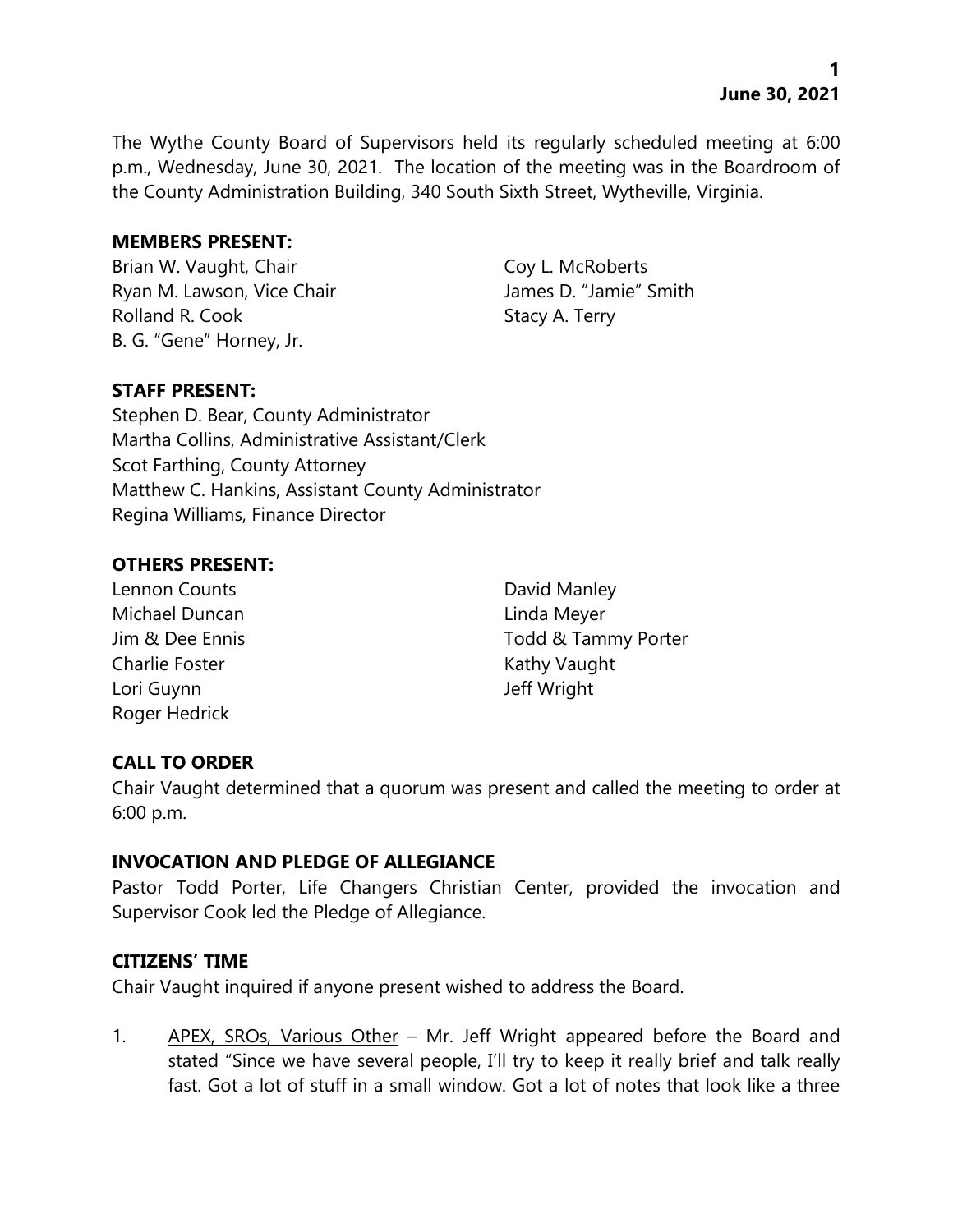year old has written. I'm not here to talk about the river bank or any of that stuff. I'm not here to fuss about the APEX Center. I know that's a sticking point for a lot of the citizens in Wythe County and you guys whatever. I usually like to give an opening statement, in the end a few disclaimers, and then we jump into the meat and potatoes of it. So, I'll give my opening statement.

I busted you guys pretty hard on social media, that's no secret, and I just want you to know this is how I feel. Politics is politics. I get worked up over the money part of it. Might get in a fist fight over the APEX Center but if you call me at 2:00 in the morning, your car broke down, I'll come and get you. Or if you was hungry I'd be like 'Hey, let's go to Applebee's.' But I do get passionate about the first, second and fourth amendment and taxes. So, that's why I'm here. Politics – it's a rough and tumble sport and if you can't take a few licks, you're probably in the wrong business, and I say that to myself. If I'm going to be mouthy and vocal, I realize that I'm open – it's open season, and there's a target for me too. I don't begrudge anybody who wants to engage or say that, anything about me in that regard.

The second thing I wanted to dispel is that I am anti-APEX. I am NOT anti-APEX. I am anti poor planning; I am anti non-planning. I am anti saying the budget is going to be X and then it turns out to be Y, Z, Z prime, Z squared, and we keep on going. That's what I get worked up over. I really, ultimately, wanted to see  $-1$ think everybody wants to see the APEX succeed. If you like your county and you choose to stay home and live in Wythe County, you like to support your local officials, you want to see them succeed. So, a lot of people, they got a axe to grind, they just want to fuss at the County all the time. That's not the case but I do feel when a bad decision is made that leads to a cascade of decisions that impact the taxpaying citizenry, I think sometimes you got to put the brakes on and you got to say 'Whoa, we need to re-evaluate; we need to go back to square one., or we need to change the paradigm and think of something different here.' 'Past boards have made bad decisions. We got, years ago we got hornswoggled by Duke Energy. You had this pipeline come through the County; they bought a lot of land. I had several acquaintances that had to sell their house. I know people that dug multiple wells and Duke dangled the carrot and the Board fell for it. A few years later if I'm not mistaken, I'm speaking in generalities here, but generalities matter if you're trying to tell the truth. We built a six-figure elevator on the side of a building only to tear it down within a couple years and build a new building. And so we knew that money was going to get spent and the building got torn down. So, there's examples throughout local government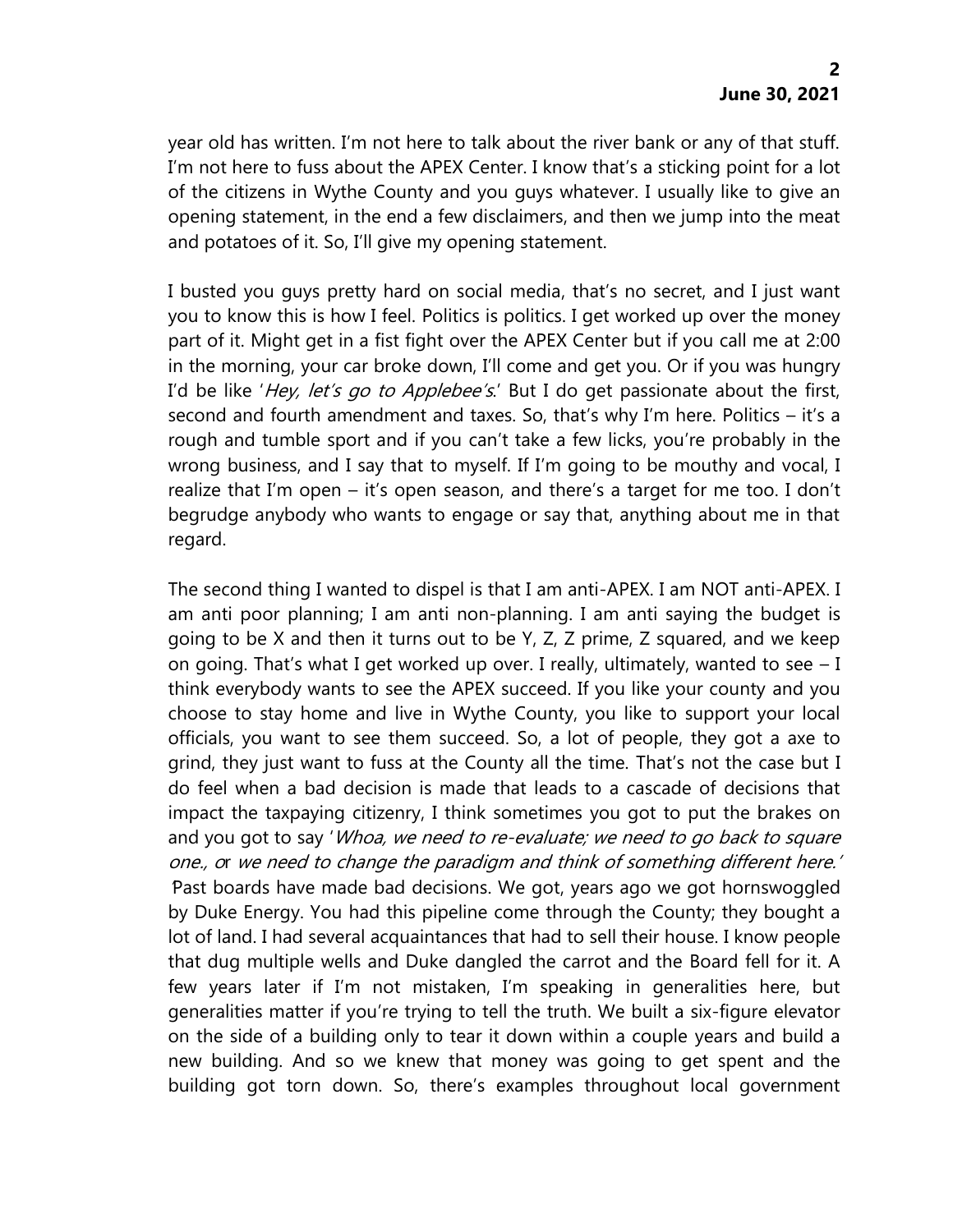history of waste, of poor planning, and foreknowledge of the result of the poor planning. So here we are with the APEX Center. We got this pink elephant. We keep throwing money at it. I had some reservations about even showing up tonight but I've had several people, I don't know why they think I'm supposed to be the proxy spokesman but, I mean, it is what it is. You know I hear a lot of people say 'Hey, they're pro APEX Center.' Well, quess what? There's a lot of people who are anti-APEX Center, from the standpoint of the money. But people don't like to confront the board members. I think people in Wythe County are generally good folks and they don't like confrontation, so they don't want to come up and say 'Hey man, I don't buy that.' So okay, I'll be the bad guy. What happened here a few weeks ago, I think, was a bad thing. When some of you guys held the budget hostage and hooked it to the regular budget, that was not cool, and I think anybody that pays attention to politics and government, you know better than that. Because that's what they do in Washington, D.C. Hey man, that's pork spending. We're wanting to tack that on to that bill to get this. Morally, that's not right. Ryan made a motion to separate because it's a contentious subject, it's an open-ended subject, but everybody want to tack it on, not everybody, want to tack it on to the budget. It aint right and if you keep that up, there's going to be a group of citizens that huddle up and they're going to get bent out of shape. That's just how it is. I really didn't get too focused on the APEX Center. I'll tell you what got me going here a couple years ago. We thought the School Resource Officers was going to get taken out of the schools. And so, correct me if I'm wrong, we had to have a property tax increase, just a itty-bitty one, you know, hey, we need School Resource Officers. Okay, I get it. But, we're also playing the APEX game over here. Would we have had to have a property tax increase if we hadn't have been trying to juggle this APEX mess? I don't know. I think this incremental property tax increase is directly tied to wasteful projects like the APEX. And so here we go. So last time you guys met, four to three, going to go \$200k plus, we're going to throw that at the APEX again. And that's basically just going to keep the doors open and electricity on. If I'm understanding some of my research, the assistant says you'll need \$2-5M to get this thing up to snuff. Gonna have to concrete the floor, you gonna have to pave outside, you gonna have to do infrastructure inside the building. There's something, and I don't claim to know all the answers, but there are some things that seem self-evident to me - and if I go too long, somebody just say 'wind it down' and I'll wrap it up real quick. Some things are self-evident. If you had put this thing at Exit 60, Exit 73, Exit 80 on a nice flat piece of property, with room to expand, a 90-degree entrance, a couple traffic lights, you wouldn't hear old Jeffrey say one word, especially because I think just those factors alone would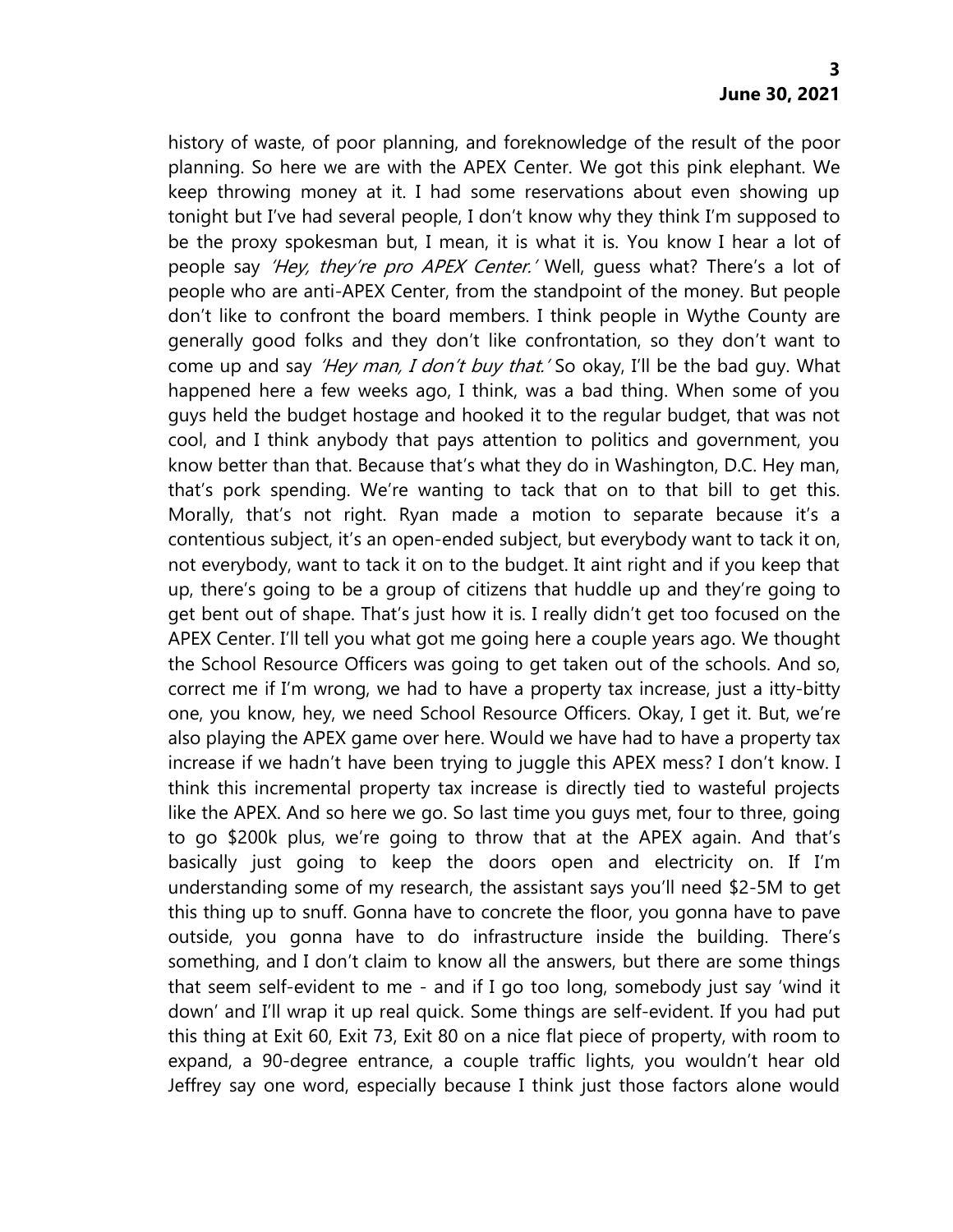have helped the APEX Center. But we've got this horse barn on this weirdo hill behind a truck stop, on a dirty road going to a sand plant. It didn't take a rocket scientist to figure out that's a bad location, man. So, some of the APEX stuff, it aint the APEX fault, necessarily. It'd be great if we could get a couple Chinook helicopters and pick it up and put it on a good piece of property. And I think that would solve a lot of problems. But that's not realistic. And I've heard some folks make the argument, 'Hey, COVID killed it.' That's true, to a degree. But on the flip side, I think a lot of supporters are using COVID as a cover now. They're saying 'Hey, once everybody gets vaccinated, we can have events there again. Life'<sup>s</sup> gonna be good. We're gonna rock on. 'That's not gonna happen. You still got Exit 77 with two angular entrances. If you had Garth Brooks down there, you'd have traffic backed up from Wytheville to Grahams Forge. You'd have to have exponential resources to control that. It was a doomed project and I just think that somebody's got to have the courage to say that. This last \$200k plus bucks, and I haven't even talked to Charlie about this, I just use him as an example; you got the Sheriff's Office bleeding personnel and that \$200k would have went somewhere good to either subsidize some deputies or do a little retention. It would make a difference. So, the priorities seem a little bit out of kilter and we're paying taxes on it. So, there's a few other points that I probably should make but I don't feel like this is the proper forum. I mean, I'm just a citizen. I don't want to come up here, pointing fingers and acting like a hoodlum, you know, all that stuff. Some of the stuff probably needs to be a Q&A if there's ever a future hearing on it, I'll be here. Because I'm sure there are certain things that you guys discuss behind the scenes and with the APEX board that I'm not privy to, and there's no sense in me commenting on things that I don't know.

I will say this going forward, if you're going to spend our money on the APEX, there needs to be a two-year financial plan, there needs to be a two-year strategic plan, there needs to be a five-year financial plan, and there needs to be a five-year strategic plan. If you're going to do this against the wishes of a huge chunk of taxpayers, you need to tell them what you're doing. That is just a law of governance from the top to the bottom. That's not me demanding it, that's not me kicking up dust, that's just how it is. And anytime, whether it's the APEX Center, whether it's some other project in the future, when it gets to these levels of contention, and that's probably too strong of a word but it is what it is. You have to have public hearings, and you have to separate them, and you have to vote on them, and you have to get public input. And I don't know that that happened for this go-around. It's not right. So, I'm afraid that if COVID would go away today, that the future of the APEX still wouldn't be that bright. But that is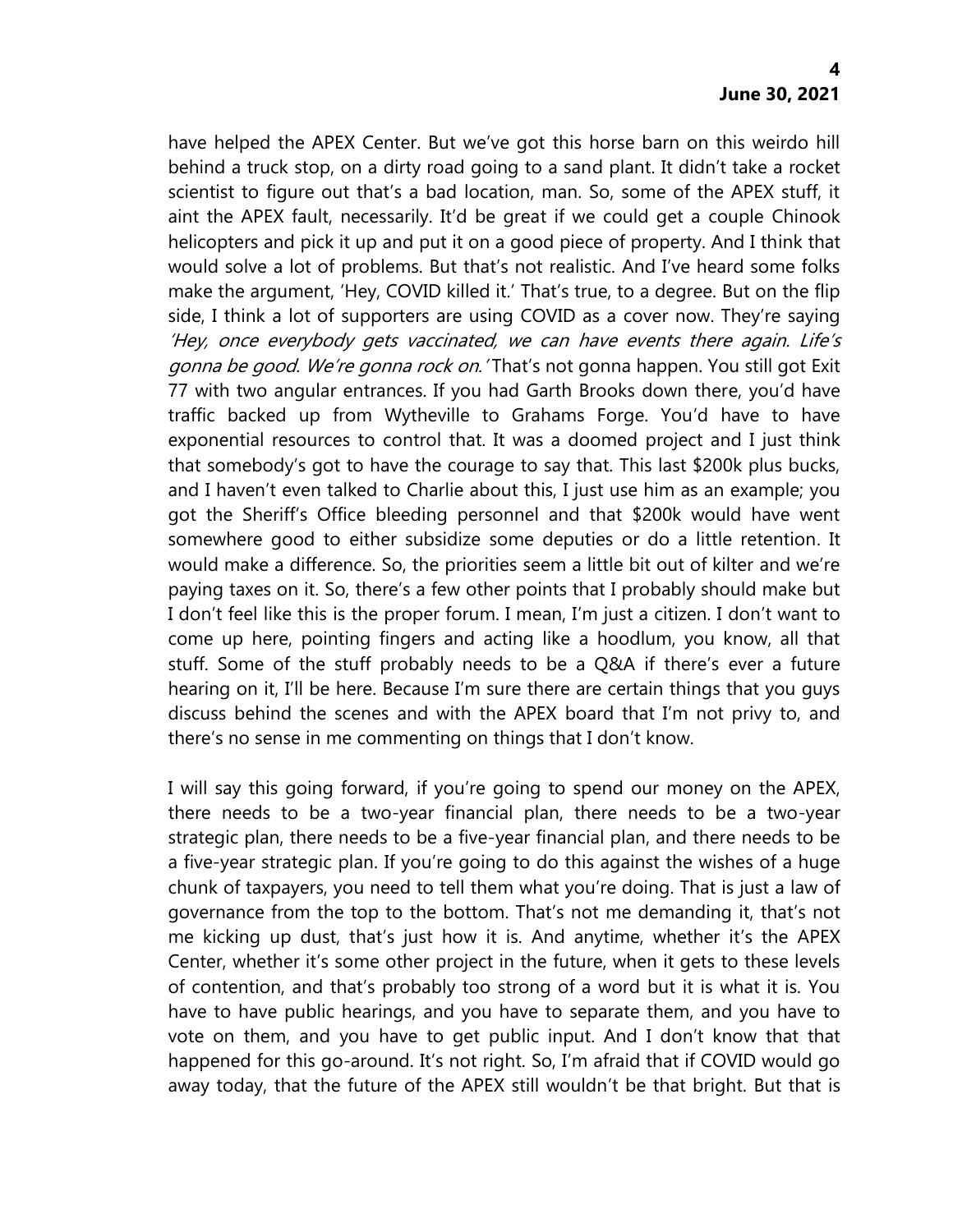total conjecture and time will tell. But I would ask for plans going forward to be publicly produced because we can't just keep doing what we're doing; no plan, open-endedness, no nothing. And if it continues, there's probably going to be some FOIAs start flying and you know depositions somewhere down the road because – man, I hate to even make this statement, you guys were voted in as agents of change. You guys were voted in for responsibility, and Jamie, I aint giving you a free pass on this one but I understand you're probably in a pickle because a lot of your constituents use the APEX. I know some APEX board folks, they live in your district, they're good friends of mine. And I took a little heat so it's hard to be – like I said last time, it's hard to be in local politics and I don't want you guys to think that I take you for granted or I'm trying to poke a bee's nest. But somebody's got to speak up for the citizens and responsible spending. So, having said that mouth full, I would just ask if we're gonna do this for another year, \$200k+, get us a plan. Make something happen, and have the courage, if it's not gonna work, I mean who knows – this COVID Delta variant could take off again and they'd shut down half the state and we're gonna be right back where we're at. I mean, maybe, coulda, woulda. I don't know. But get us a plan, let's look forward, quit throwing money at it trying to get something to stick to the wall, because peoples willing to take it up a notch. I love you guys, I appreciate you; I don't take what you do for granted. It's a hard job being in local governance and if I bust on you, it's all about the taxes. It's not about you. Thank you all."

- 2. Critical Race Theory and Local News Ms. Linda Meyer appeared before the Board and stated "Linda Lacey is not able to be here this evening and she just wanted me to distribute this to you. She wrote an article that was in the paper last week under Viewpoint and it's about the critical race theory baloney that we're dealing with and so I'm handing this out to you guys and hopefully you will read it. She is a veteran and an educator and so on and so forth and that's her opinion."
- 3. Transgender Students in School Ms. Meyer continued "I had sent you guys last week the resolution from the Carroll County Board of Supervisors regarding the Department of Education's model policies for the treatment of transgender students in Virginia schools. I have copies of that. We're hoping that you guys, hopefully you got it, and we can also get this resolution for the benefit of Wythe County schools and residents and backup Carroll County and a lot of the other counties. This is really, really important. We need to get this on the agenda. All the Whereases are here. You can see what Carroll County did and this is being circulated to other counties too, and we need it to get to the Virginia Association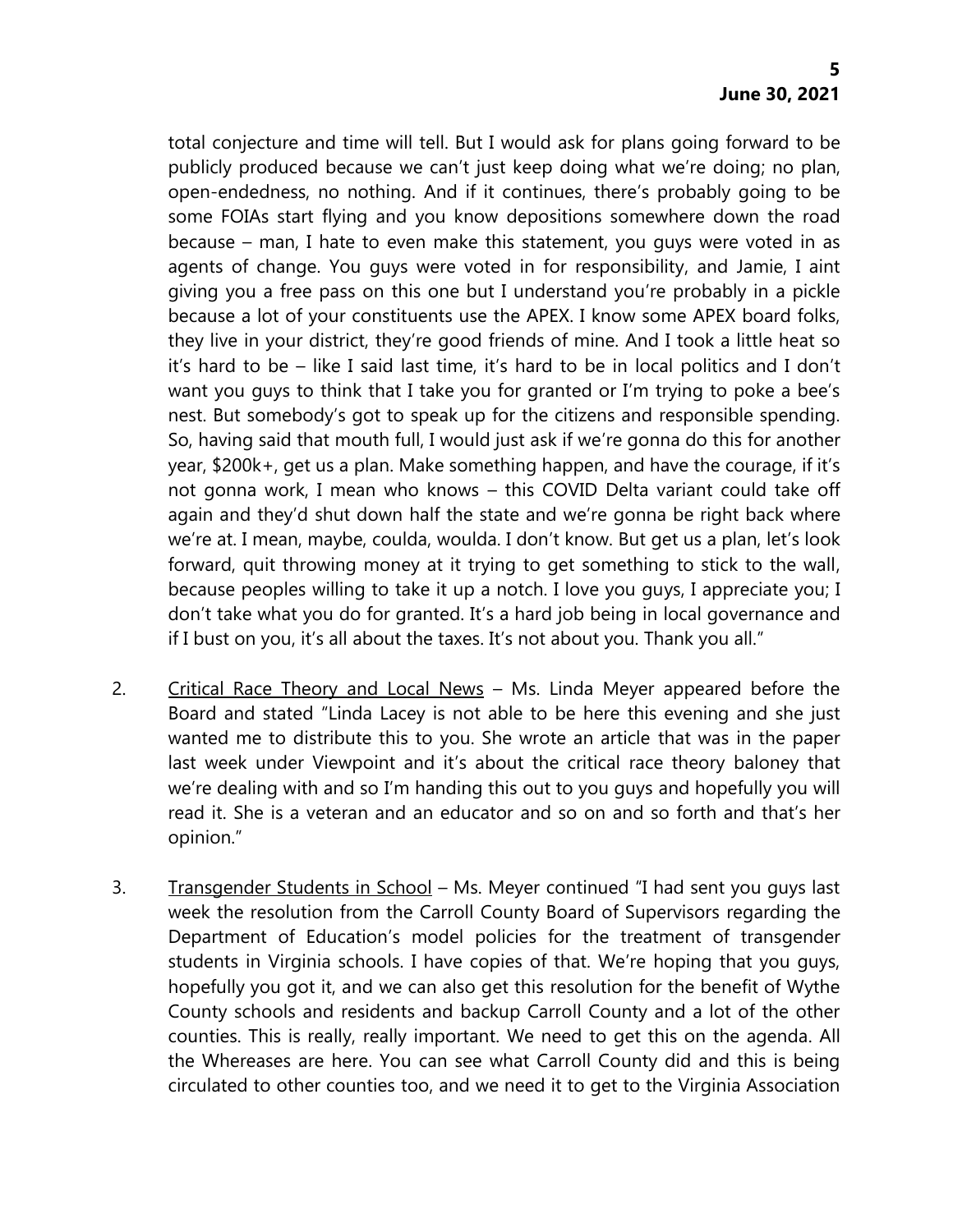of Counties and hopefully they will back it up for the benefit of all our school children."

- 4. Critical Rate Theory Ms. Meyer continued "Here is an article from the Epoch Times about critical rate theory and is it, in fact, a violation of the Civil Rights Act and the Constitution. I only have a couple of copies and, hopefully, you can copy it and get it to you guys so you can see what's cooking as far as critical race theory goes and our Constitution and illegal or not."
- 5. Local News Ms. Meyer continued "Then there's the last thing; this is really fast. We have a Wythe County newspaper. We've had it for a while and it could be a whole lot better. This is information about how can we save local communities, making our newspapers better. There must be somebody that has initiative, and a little ingenuity. We have a local community college. Do they, in fact, have a journalism program? And perhaps we should look at it for the benefit of all residents of Wythe County so we can get the word out so people can know and we can utilize a much better form of communication like we had years ago. So, I'd appreciate your look at that, thinking about it, and perhaps you know people, persons or somebodies that are willing to do a respectable job of getting all the news into Wythe County. Right now we have the Pulaski Patriot; it's an online forum. It comes out every Friday and boy does it  $-$  it wipes everything out. Everything is on there. It's a wonderful publication and it's digital and they do some paper stuff too and they hand them out at different places. It could happen here in Wythe County if there's somebody that had the initiative. Thank you so much."

With no one else wishing to address the Board, Chair Vaught closed Citizens' Time.

# **PAYMENT OF COUNTY INVOICES**

Supervisor McRoberts made a motion to pay the invoices for approval on June 30, 2021, for the various departments of County government. The invoices were paid on General Warrants 30109856-30110068, and one wire transfer, as follows:

# **EXPENDITURES BY DEPARTMENT BOARD OF SUPERVISORS June 30, 2021**

| <b>CHECK #</b> | ISSUE DATE          | <b>VENDOR</b>     | <b>AMOUNT</b> |
|----------------|---------------------|-------------------|---------------|
|                | 30109856 06/15/2021 | AMAZON            | 948.07        |
|                | 30109857 06/15/2021 | APPALACHIAN POWER | 28,090.06     |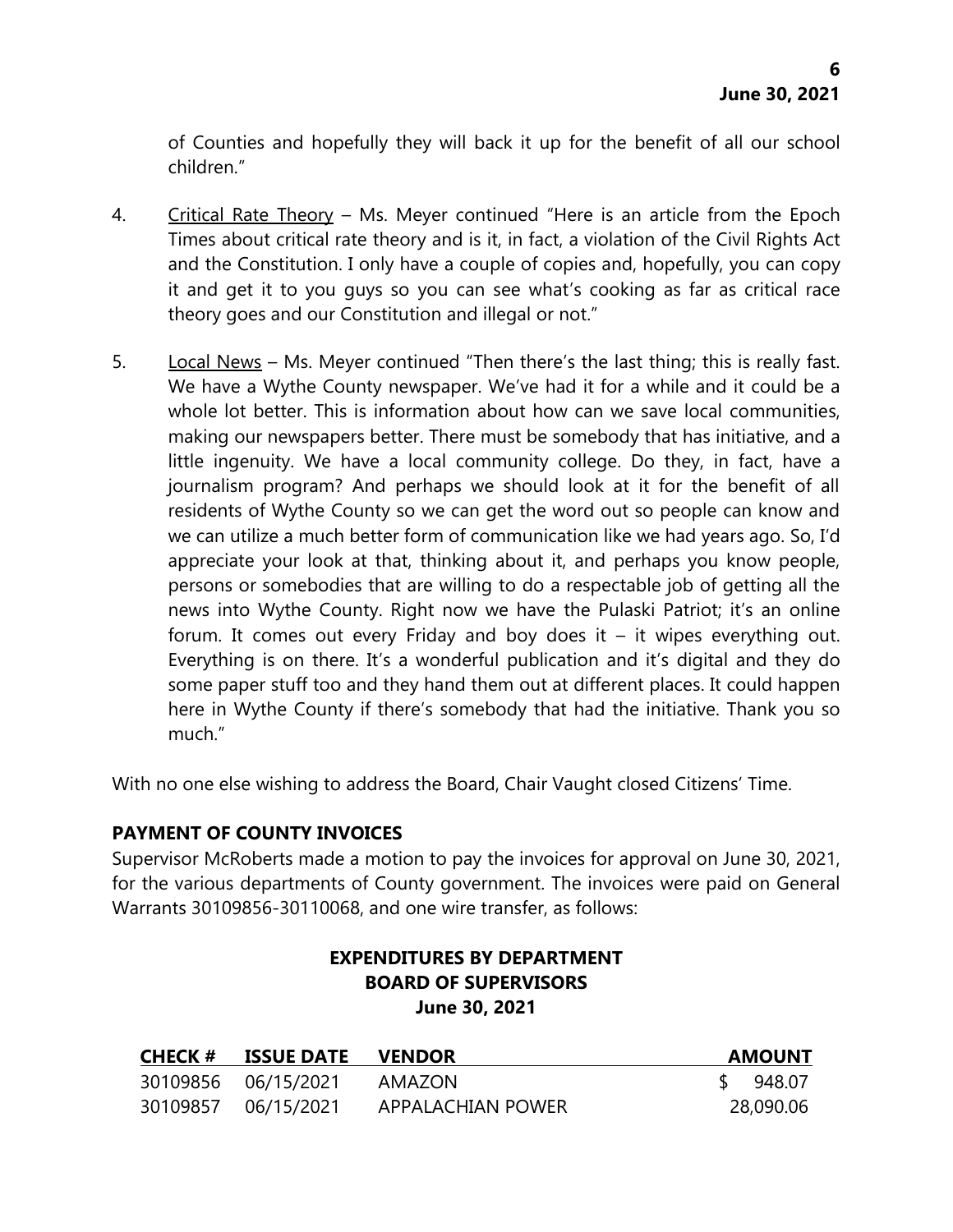| <b>TOTAL EXPENDITURES 06/15/2021</b> |            |                           | \$85,725.78 |
|--------------------------------------|------------|---------------------------|-------------|
| 30109865                             | 06/15/2021 | <b>US CELLULAR</b>        | 1,244.94    |
| 30109864                             | 06/15/2021 | <b>TOWN OF WYTHEVILLE</b> | 6,342.86    |
| 30109863                             | 06/15/2021 | THRASHER GROUP INC        | 47,700.00   |
| 30109862                             | 06/15/2021 | QUADIENT FINANCE USA, INC | 766.84      |
| 30109861                             | 06/15/2021 | <b>CENTURYLINK</b>        | 331.11      |
| 30109860                             | 06/15/2021 | <b>CENTURYLINK</b>        | 135.64      |
| 30109859                             | 06/15/2021 | <b>CENTURYLINK</b>        | 126.28      |
| 30109858                             | 06/15/2021 | <b>CENTURYLINK</b>        | 39.98       |

| <b>CHECK #</b>                       | <b>ISSUE DATE</b> | <b>VENDOR</b> | <b>AMOUNT</b> |
|--------------------------------------|-------------------|---------------|---------------|
| (wire)                               | 06/22/2021        | SUNTRUST      | \$36,881.92   |
| <b>TOTAL EXPENDITURES 06/22/2021</b> |                   |               | \$36,881.92   |

| <b>CHECK#</b> | <b>ISSUE DATE</b> | <b>VENDOR</b>                    | <b>AMOUNT</b> |
|---------------|-------------------|----------------------------------|---------------|
| 30109866      | 06/30/2021        | <b>CORELOGIC</b>                 | \$<br>284.58  |
| 30109867      | 06/30/2021        | <b>CORELOGIC</b>                 | 703.08        |
| 30109868      | 06/30/2021        | <b>ARNOLD DEBBIE K</b>           | 166.70        |
| 30109869      | 06/30/2021        | <b>CROCKETT JR DONALD BAYES</b>  | 9.98          |
| 30109870      | 06/30/2021        | DEPOT DESIGNS OF RURAL RE        | 21.07         |
| 30109871      | 06/30/2021        | DEPOT DESIGNS OF RURAL RE        | 87.78         |
| 30109872      | 06/30/2021        | <b>GRAVELY THOMAS L</b>          | 223.91        |
| 30109873      | 06/30/2021        | <b>IRVIN CONSTRUCTION SERVIC</b> | 1,822.13      |
| 30109874      | 06/30/2021        | KIGER CONNIE MICHELLE            | 66.13         |
| 30109875      | 06/30/2021        | <b>LYALL KELSEY DENAE</b>        | 7.68          |
| 30109876      | 06/30/2021        | <b>MARTIN MATTHEW S</b>          | 625.32        |
| 30109877      | 06/30/2021        | <b>MCCRAY ALIYA ROCHELLE</b>     | 20.00         |
| 30109878      | 06/30/2021        | STROUPE SIDNEY HOWARD            | 10.00         |
| 30109879      | 06/30/2021        | <b>TAYLOR ROBERT EUGENE</b>      | 71.28         |
| 30109880      | 06/30/2021        | <b>TREASURER OF WYTHE COUNTY</b> | 38.49         |
| 30109881      | 06/30/2021        | <b>VT INC TRUSTEE WOLT</b>       | 20.00         |
| 30109882      | 06/30/2021        | ALL AROUND SPORTING GOODS        | 1,305.00      |
| 30109883      | 06/30/2021        | ALPHA & OMEGA REPAR SERVI        | 3,888.08      |
| 30109884      | 06/30/2021        | <b>AMAZON</b>                    | 738.11        |
| 30109885      | 06/30/2021        | AMERICAN WATER WORKS ASSO        | 361.00        |
| 30109886      | 06/30/2021        | ANDERSON, REVA W                 | 165.00        |
| 30109887      | 06/30/2021        | APPALACHIAN JUVENILE COMM        | 11,375.00     |
| 30109888      | 06/30/2021        | <b>APPALACHIAN POWER</b>         | 477.34        |
| 30109889      | 06/30/2021        | <b>AUTOMOTIVE RENTALS INC</b>    | 1,556.07      |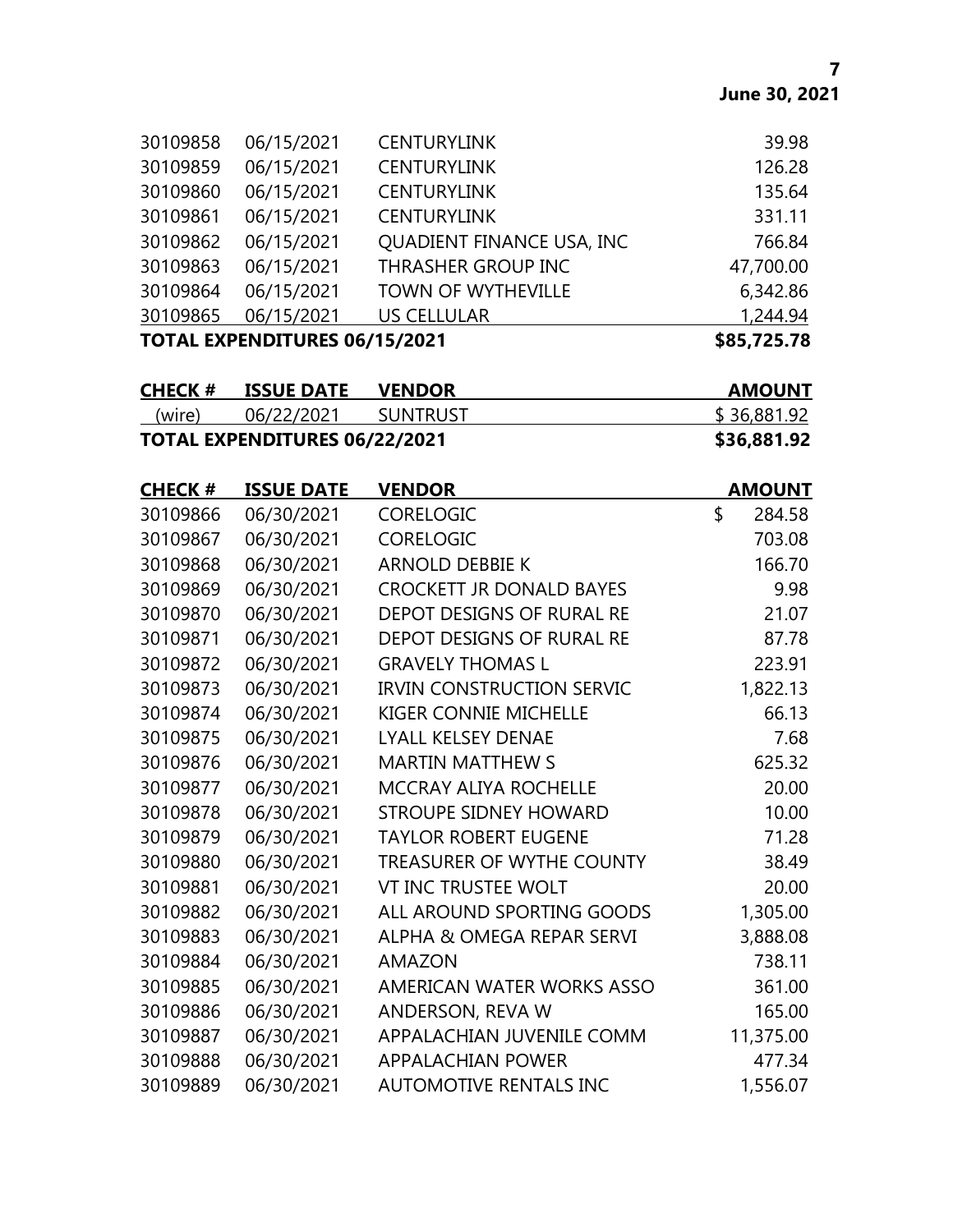| 30109890 | 06/30/2021 | <b>AYERS &amp; SONS SEPTIC LLC</b> | 687.00    |
|----------|------------|------------------------------------|-----------|
| 30109891 | 06/30/2021 | <b>BARREN SPRINGS VOL FIRE D</b>   | 6,426.21  |
| 30109892 | 06/30/2021 | <b>BKT UNIFORMS</b>                | 629.61    |
| 30109893 | 06/30/2021 | BLUE RIDGE ANALYTICAL, LL          | 1,205.00  |
| 30109894 | 06/30/2021 | <b>BOB HUFF</b>                    | 289.00    |
| 30109895 | 06/30/2021 | <b>BOXLEY</b>                      | 2,275.00  |
| 30109896 | 06/30/2021 | <b>BRENNTAG MID-SOUTH INC</b>      | 2,868.82  |
| 30109897 | 06/30/2021 | <b>BRIDGES, JOANN</b>              | 165.00    |
| 30109898 | 06/30/2021 | <b>BROWN EXTERMINATING CO</b>      | 420.00    |
| 30109899 | 06/30/2021 | <b>BSN SPORTS INC</b>              | 660.53    |
| 30109900 | 06/30/2021 | <b>BUSINESS CARD</b>               | 1,292.87  |
| 30109901 | 06/30/2021 | <b>BUSINESS INFORMATION SYST</b>   | 42.81     |
| 30109902 | 06/30/2021 | <b>BW WILSON PAPER CO</b>          | 2,623.89  |
| 30109903 | 06/30/2021 | CAMPBELL, JACQUELINE H             | 165.00    |
| 30109904 | 06/30/2021 | <b>CARILION HEALTHCARE CORP</b>    | 100.00    |
| 30109905 | 06/30/2021 | <b>CARTER MACHINERY CO INC</b>     | 8,302.19  |
| 30109906 | 06/30/2021 | <b>CASSELL, MARY B</b>             | 210.00    |
| 30109907 | 06/30/2021 | <b>CATRON, GW</b>                  | 134.56    |
| 30109908 | 06/30/2021 | <b>CAVALIER SUPPLY CO</b>          | 2,504.29  |
| 30109909 | 06/30/2021 | <b>CDW GOVERNMENT INC</b>          | 3,377.72  |
| 30109910 | 06/30/2021 | CENTURYLINK/DAMAGE CLAIMS          | 52.76     |
| 30109911 | 06/30/2021 | CENTURYLINK/DAMAGE CLAIMS          | 98.97     |
| 30109912 | 06/30/2021 | CENTURYLINK/DAMAGE CLAIMS          | 125.72    |
| 30109913 | 06/30/2021 | CENTURYLINK/DAMAGE CLAIMS          | 146.78    |
| 30109914 | 06/30/2021 | CENTURYLINK/DAMAGE CLAIMS          | 249.10    |
| 30109915 | 06/30/2021 | CENTURYLINK/DAMAGE CLAIMS          | 310.07    |
| 30109916 | 06/30/2021 | CENTURYLINK/DAMAGE CLAIMS          | 3,548.05  |
| 30109917 | 06/30/2021 | <b>CHARLES PORTER EXCAVATING</b>   | 1,100.00  |
| 30109918 | 06/30/2021 | <b>CLEARWATER INC</b>              | 39,760.00 |
| 30109919 | 06/30/2021 | <b>CLINE, DEBRA B</b>              | 210.00    |
| 30109920 | 06/30/2021 | <b>CLIPPARD, EURAL D</b>           | 155.00    |
| 30109921 | 06/30/2021 | <b>COLLINS AUTO REPAIR INC</b>     | 83.51     |
| 30109922 | 06/30/2021 | <b>COMMONWEALTH DOCUMENT MGT</b>   | 1,530.00  |
| 30109923 | 06/30/2021 | <b>COMMONWEALTH ENGINEERING</b>    | 2,886.98  |
| 30109924 | 06/30/2021 | PAUL WIDENER                       | 3,518.73  |
| 30109925 | 06/30/2021 | COMMUNITY ANIMAL CLINIC I          | 232.85    |
| 30109926 | 06/30/2021 | COMPTON, PATRICIA W.               | 400.00    |
| 30109927 | 06/30/2021 | <b>COPENHAVER, JANET F</b>         | 240.16    |
| 30109928 | 06/30/2021 | <b>CORE&amp;MAIN LP</b>            | 2,886.50  |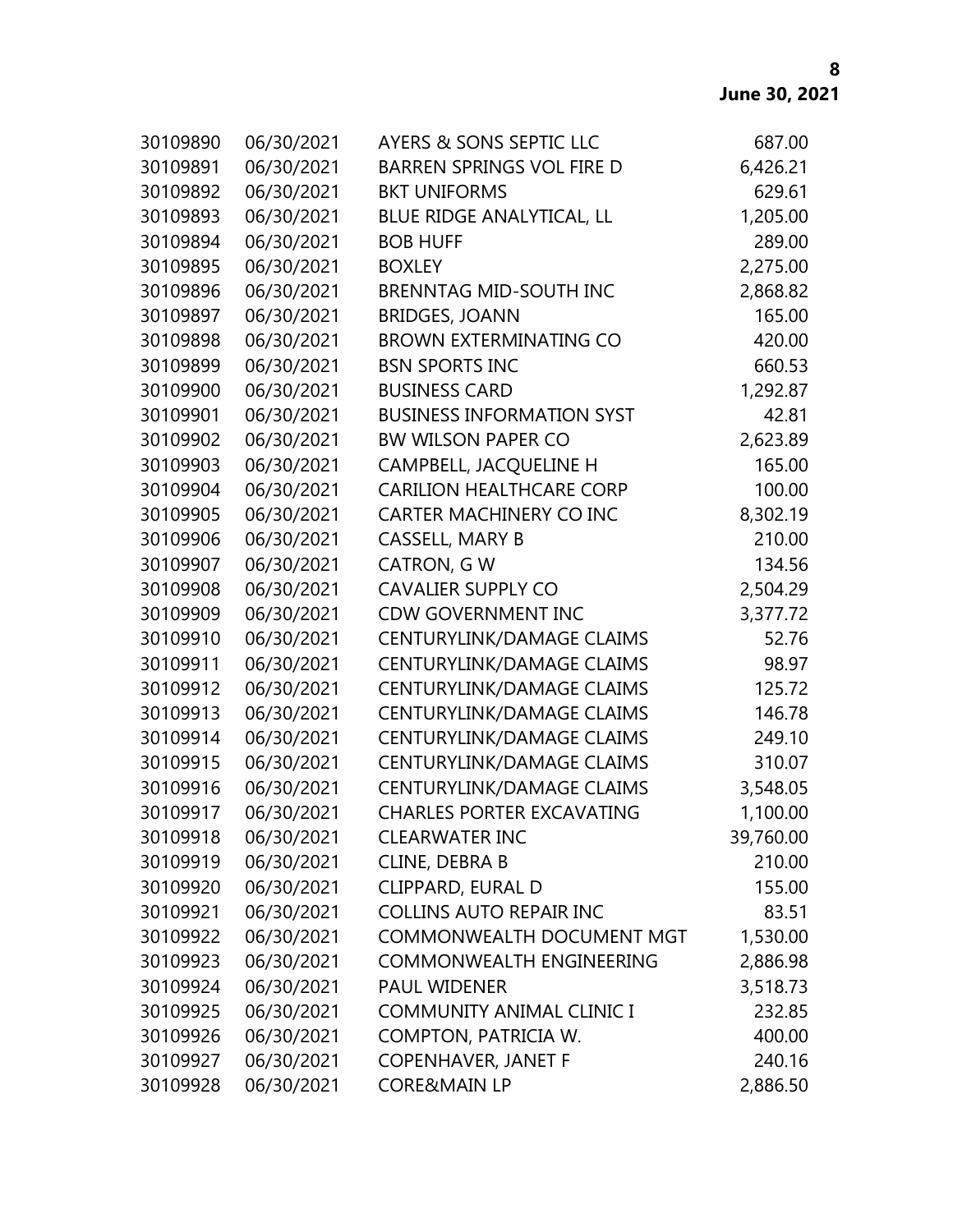| 30109929 | 06/30/2021 | <b>CREATIVE GLASS INC</b>            | 212.09    |
|----------|------------|--------------------------------------|-----------|
| 30109930 | 06/30/2021 | CSG SYSTEMS, INC                     | 1,723.60  |
| 30109931 | 06/30/2021 | <b>DALY COMPUTERS</b>                | 5,406.00  |
| 30109932 | 06/30/2021 | DELL MARKETING LP                    | 1,085.91  |
| 30109933 | 06/30/2021 | DEPOT DESIGNS OF RURAL RE            | 240.00    |
| 30109934 | 06/30/2021 | DEPT OF MOTOR VEHICLES               | 4,250.00  |
| 30109935 | 06/30/2021 | <b>DESIGN NINE INC</b>               | 1,468.75  |
| 30109936 | 06/30/2021 | DISHON, PATRICIA TICKLE              | 165.00    |
| 30109937 | 06/30/2021 | <b>DUKE'S PRINTING</b>               | 328.00    |
| 30109938 | 06/30/2021 | DUNAGAN, KEITH                       | 326.89    |
| 30109939 | 06/30/2021 | DUNFORD, JEAN R                      | 155.00    |
| 30109940 | 06/30/2021 | <b>EDMONDS, BETTY F</b>              | 165.00    |
| 30109941 | 06/30/2021 | ELECTION SYSTEMS & SOFTWA            | 1,956.40  |
| 30109942 | 06/30/2021 | <b>ENTERPRISE FM TRUST</b>           | 46,515.12 |
| 30109943 | 06/30/2021 | <b>ESRI</b>                          | 4,300.00  |
| 30109944 | 06/30/2021 | <b>EVERGREEN ACTIVITY CENTER</b>     | 110.00    |
| 30109945 | 06/30/2021 | <b>F&amp;R ELECTRIC INC</b>          | 10,741.00 |
| 30109946 | 06/30/2021 | <b>FARMER'S MULCH AND ROCK O</b>     | 420.00    |
| 30109947 | 06/30/2021 | <b>FARTHING, SCOT S</b>              | 6,230.00  |
| 30109948 | 06/30/2021 | <b>FERGUSON ENTERPRISES #5</b>       | 8,284.98  |
| 30109949 | 06/30/2021 | FIRE RESCUE AND TACTICAL             | 1,400.21  |
| 30109950 | 06/30/2021 | <b>GALLS</b>                         | 451.42    |
| 30109951 | 06/30/2021 | <b>GENUINE PARTS COMPANY</b>         | 278.89    |
| 30109952 | 06/30/2021 | <b>WRANGLER HOLDCO CORP</b>          | 319.19    |
| 30109953 | 06/30/2021 | <b>GREATAMERICA FINANCIAL SE</b>     | 153.00    |
| 30109954 | 06/30/2021 | <b>GREATER VISION CUSTOMS</b>        | 1,995.00  |
| 30109955 | 06/30/2021 | <b>GRIFFEYE INC</b>                  | 1,790.00  |
| 30109956 | 06/30/2021 | HALL, PATTY U                        | 165.00    |
| 30109957 | 06/30/2021 | <b>HARPO'S HARDWARE &amp; BLDG S</b> | 511.24    |
| 30109958 | 06/30/2021 | HARRIS, KAREN G                      | 210.00    |
| 30109959 | 06/30/2021 | HASH, JOEL L JR                      | 210.00    |
| 30109960 | 06/30/2021 | <b>HEIDI D. LYALL</b>                | 100.80    |
| 30109961 | 06/30/2021 | <b>HERSHEY CREAMERY CO</b>           | 378.00    |
| 30109962 | 06/30/2021 | <b>HOME DEPOT PRO</b>                | 2,234.12  |
| 30109963 | 06/30/2021 | HOUSE OF DOORS INC                   | 2,675.00  |
| 30109964 | 06/30/2021 | <b>HURT &amp; PROFFITT INC</b>       | 3,000.00  |
| 30109965 | 06/30/2021 | <b>HY-TEST INC</b>                   | 294.00    |
| 30109966 | 06/30/2021 | <b>ID NETWORKS</b>                   | 11,168.00 |
| 30109967 | 06/30/2021 | <b>IVANHOE FIRE DEPT</b>             | 4,305.38  |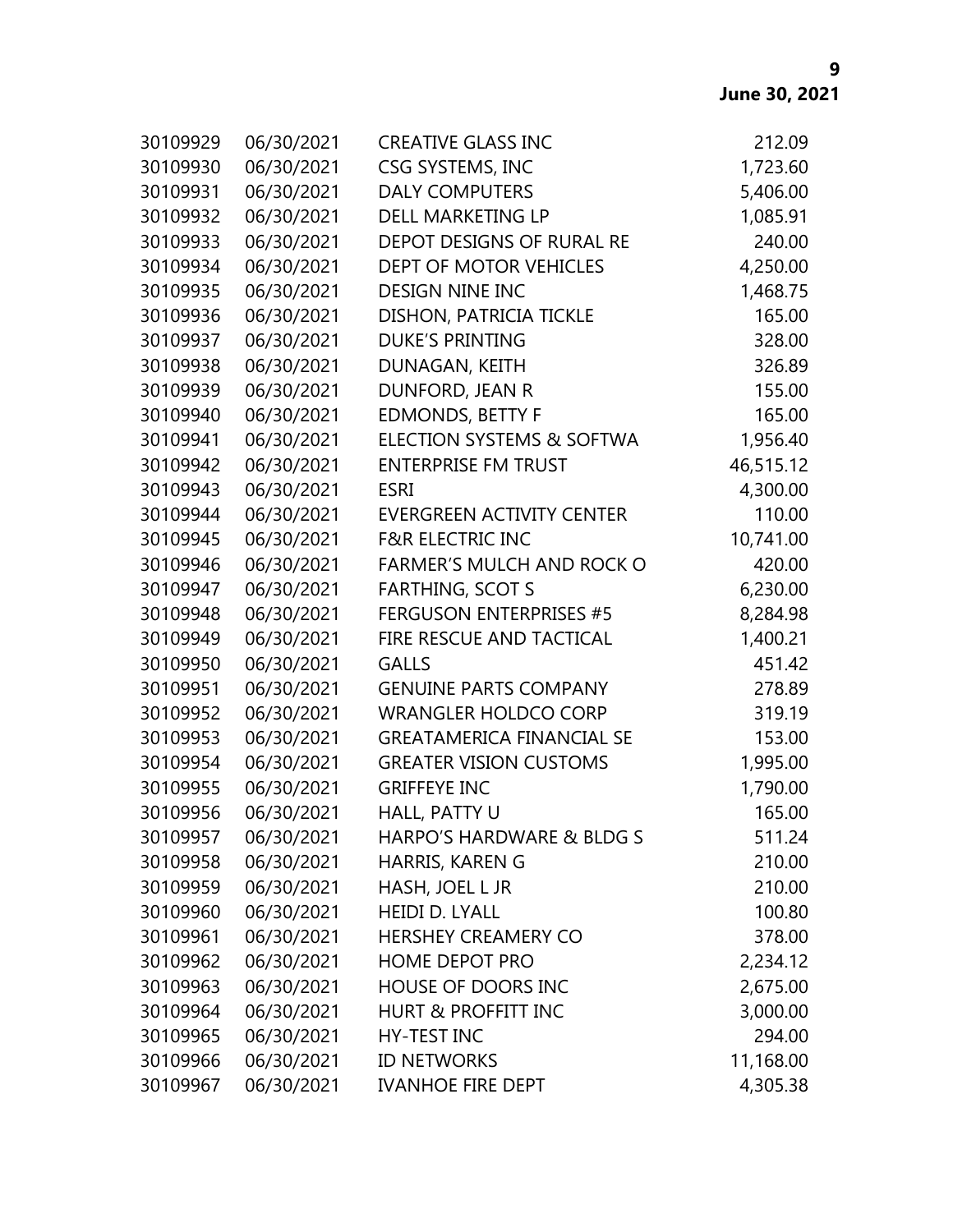| 30109968 | 06/30/2021 | <b>JASON'S AUTO SERVICE</b>         | 637.96     |
|----------|------------|-------------------------------------|------------|
| 30109969 | 06/30/2021 | JOINT PUBLIC SERVICE AUTH           | 8.84       |
| 30109970 | 06/30/2021 | JONES, SANDRA V                     | 235.52     |
| 30109971 | 06/30/2021 | <b>JZ SIGNS</b>                     | 228.50     |
| 30109972 | 06/30/2021 | KING, CHRIS C                       | 80.64      |
| 30109973 | 06/30/2021 | <b>KING-MOORE INC</b>               | 9,412.00   |
| 30109974 | 06/30/2021 | <b>KUSTOM SIGNALS</b>               | 5,088.00   |
| 30109975 | 06/30/2021 | <b>LANDSCAPE SUPPLY</b>             | 1,084.40   |
| 30109976 | 06/30/2021 | MUNICIPAL EMERGENCY SERVI           | 2,080.00   |
| 30109977 | 06/30/2021 | LEAD MINES RESCUE SQUAD             | 42,801.12  |
| 30109978 | 06/30/2021 | LEXISNEXIS                          | 129.43     |
| 30109979 | 06/30/2021 | LEXISNEXIS                          | 724.00     |
| 30109980 | 06/30/2021 | LINDSEY, PATSY D                    | 210.00     |
| 30109981 | 06/30/2021 | LOWE'S                              | 2,341.84   |
| 30109982 | 06/30/2021 | MANLEY, HOWARD                      | 155.00     |
| 30109983 | 06/30/2021 | <b>MATTHEW BENDER &amp; CO INC</b>  | 76.68      |
| 30109984 | 06/30/2021 | MCI COMM SERVICE                    | 38.73      |
| 30109985 | 06/30/2021 | MCI COMM SERVICE                    | 95.27      |
| 30109986 | 06/30/2021 | MCI COMM SERVICE                    | 831.74     |
| 30109987 | 06/30/2021 | <b>MEADE TRACTOR</b>                | 103.51     |
| 30109988 | 06/30/2021 | <b>MEREDITH'S GARAGE</b>            | 83.15      |
| 30109989 | 06/30/2021 | MIDKIFF, DAVID P                    | 100.80     |
| 30109990 | 06/30/2021 | MILLER, JERRY G                     | 210.00     |
| 30109991 | 06/30/2021 | MILO C COCKERHAM INC                | 974.80     |
| 30109992 | 06/30/2021 | <b>NATIONAL POOLS</b>               | 666.40     |
| 30109993 | 06/30/2021 | NEW RIVER VALLEY JUVENILE           | 7,750.00   |
| 30109994 | 06/30/2021 | NEW RIVER VALLEY REGIONAL           | 169,178.25 |
| 30109995 | 06/30/2021 | NEWBERRY, ALBERT L                  | 165.00     |
| 30109996 | 06/30/2021 | <b>ANNABELL HAMMAN</b>              | 165.00     |
| 30109997 | 06/30/2021 | <b>B&amp;B REAL ESTATE PARTNERS</b> | 5,000.00   |
| 30109998 | 06/30/2021 | <b>BETH COCHRAN</b>                 | 165.00     |
| 30109999 | 06/30/2021 | <b>BOBBY EPPERSON</b>               | 94.75      |
| 30110000 | 06/30/2021 | <b>BRIDGET SPENDER</b>              | 165.00     |
| 30110001 | 06/30/2021 | <b>CHARLES KINZER</b>               | 20.00      |
| 30110002 | 06/30/2021 | <b>CHARLIE JONES</b>                | 165.00     |
| 30110003 | 06/30/2021 | <b>ED STORIE</b>                    | 59.85      |
| 30110004 | 06/30/2021 | <b>GRAYSON BOWERS</b>               | 222.76     |
| 30110005 | 06/30/2021 | <b>HELEN KEENE</b>                  | 155.00     |
| 30110006 | 06/30/2021 | <b>JACOB TOOMEY</b>                 | 20.00      |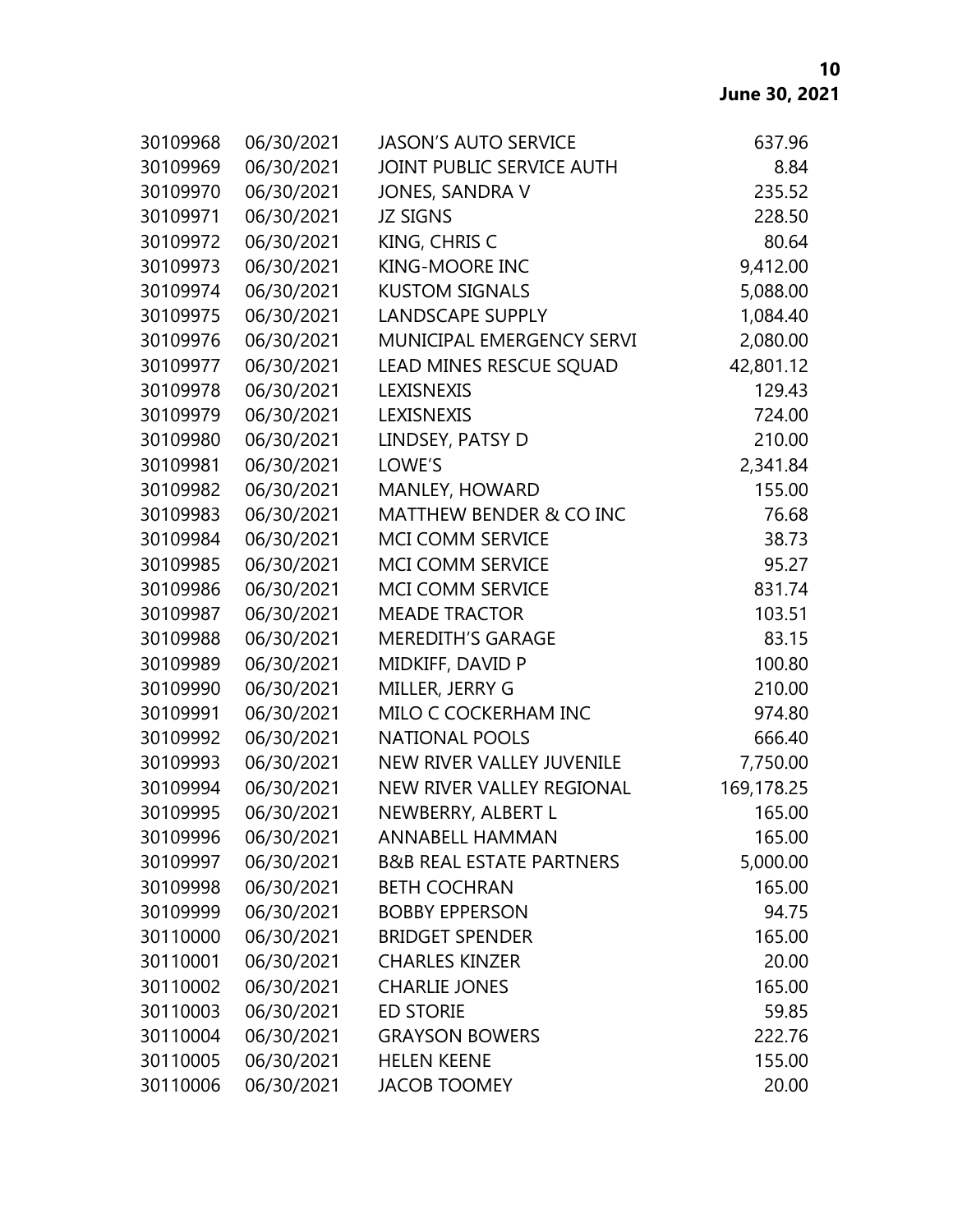| 30110007 | 06/30/2021 | LINDA LESTER                     | 21.46     |
|----------|------------|----------------------------------|-----------|
| 30110008 | 06/30/2021 | <b>NOLA HILLENBURG</b>           | 165.00    |
| 30110009 | 06/30/2021 | ORDERS CONSTRUCTION CO           | 731.12    |
| 30110010 | 06/30/2021 | <b>PAM SAYLOR</b>                | 20.00     |
| 30110011 | 06/30/2021 | <b>SANDY YATES</b>               | 149.60    |
| 30110012 | 06/30/2021 | OWEN G DUNN CO                   | 294.70    |
| 30110013 | 06/30/2021 | <b>PAPER CLIP</b>                | 1,043.56  |
| 30110014 | 06/30/2021 | PENTAIR AQUATIC ECO-SYSTE        | 1,078.41  |
| 30110015 | 06/30/2021 | PITNEY BOWES                     | 274.65    |
| 30110016 | 06/30/2021 | PROFESSIONAL COMMUNICATIO        | 18,489.48 |
| 30110017 | 06/30/2021 | <b>R&amp;R ENTERPRISES INC</b>   | 330.00    |
| 30110018 | 06/30/2021 | <b>RENTAL HUB INC</b>            | 350.00    |
| 30110019 | 06/30/2021 | ROBINSON FARMER COX ASSOC        | 4,000.00  |
| 30110020 | 06/30/2021 | <b>ROCIC</b>                     | 300.00    |
| 30110021 | 06/30/2021 | RURAL RETREAT AUTO PARTS         | 9.99      |
| 30110022 | 06/30/2021 | <b>SALEM STONE</b>               | 1,012.56  |
| 30110023 | 06/30/2021 | SAWYERS, MARTHA A                | 233.20    |
| 30110024 | 06/30/2021 | <b>SEGRA</b>                     | 33.62     |
| 30110025 | 06/30/2021 | SHEFFEY, SANDRA M                | 165.00    |
| 30110026 | 06/30/2021 | SIRCHIE FINGER PRINT LABO        | 73.50     |
| 30110027 | 06/30/2021 | SMYTHERS-STITT, ANNA E           | 236.68    |
| 30110028 | 06/30/2021 | SOUTHERN REFRIGERATION CO        | 1,435.31  |
| 30110029 | 06/30/2021 | SOUTHERN STATES CARROLL C        | 39.99     |
| 30110030 | 06/30/2021 | SPEEDWELL FIRE DEPT              | 14,268.12 |
| 30110031 | 06/30/2021 | STATE ELECTRIC SUPPLY CO         | 878.72    |
| 30110032 | 06/30/2021 | STRICKLAND, CAITLEN              | 165.00    |
| 30110034 | 06/30/2021 | <b>TESLA ELECTRIC SERV</b>       | 963.79    |
| 30110035 | 06/30/2021 | <b>TESSCO INC</b>                | 3,438.74  |
| 30110036 | 06/30/2021 | <b>THOMPSON TIRE</b>             | 2,161.67  |
| 30110037 | 06/30/2021 | <b>TIDEWATER FLEET SUPPLY LL</b> | 362.25    |
| 30110038 | 06/30/2021 | TOWN OF RURAL RETREAT            | 28,000.00 |
| 30110039 | 06/30/2021 | <b>TRACTOR SUPPLY COMPANY</b>    | 119.94    |
| 30110040 | 06/30/2021 | TRI CITIES/SW VA REGIONAL        | 1,736.10  |
| 30110041 | 06/30/2021 | TRI CITIES/SW VA REGIONAL        | 467.20    |
| 30110042 | 06/30/2021 | TRI COUNTY GLASS INC             | 305.00    |
| 30110043 | 06/30/2021 | <b>TRUCKVAULT INC</b>            | 103.60    |
| 30110044 | 06/30/2021 | <b>TWO WAY RADIO</b>             | 5,882.00  |
| 30110045 | 06/30/2021 | UNIVERSITY OF VIRGINIA           | 1,810.00  |
| 30110046 | 06/30/2021 | <b>UPS STORE 5065</b>            | 13.28     |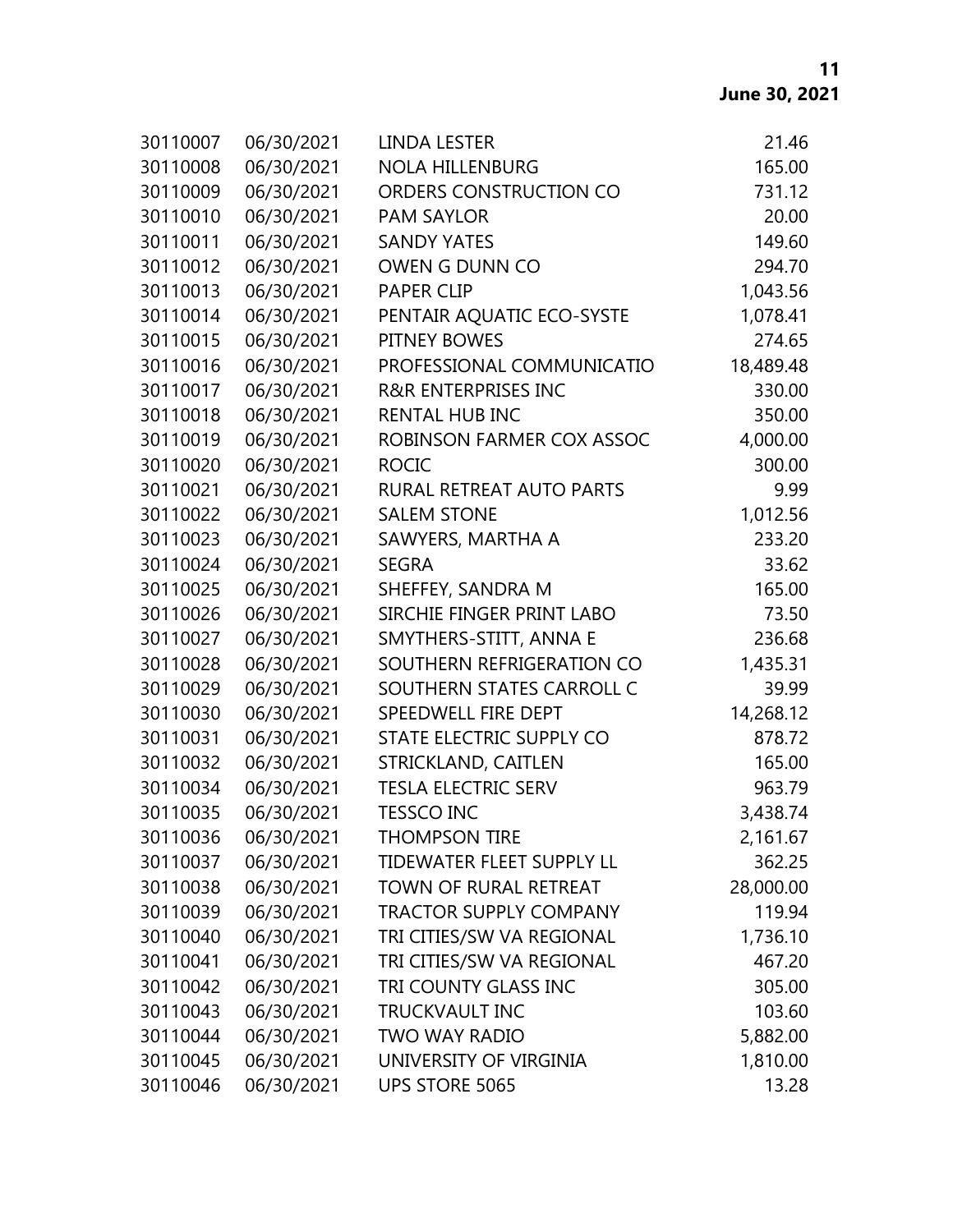| <b>TOTAL EXPENDITURES 06/30/2021</b> |            |                                     | \$643,100.75 |
|--------------------------------------|------------|-------------------------------------|--------------|
| 30110068                             | 06/30/2021 | <b>SHERI REPASS</b>                 | 165.00       |
| 30110067                             | 06/30/2021 | <b>SCOTT THAYER</b>                 | 165.00       |
| 30110066                             | 06/30/2021 | <b>XEROX</b>                        | 197.55       |
| 30110065                             | 06/30/2021 | <b>WYTHEVILLE OFFICE SUPPLY</b>     | 4,340.89     |
| 30110064                             | 06/30/2021 | <b>WYTHEVILLE METALS</b>            | 565.00       |
| 30110063                             | 06/30/2021 | <b>WYTHE TIRE AND MUFFLER</b>       | 1,323.81     |
| 30110062                             | 06/30/2021 | WYTHE CO WATER & WASTEWAT           | 106.30       |
| 30110061                             | 06/30/2021 | <b>WILSON, DOUGLAS E</b>            | 53.20        |
| 30110060                             | 06/30/2021 | <b>WILSON BAIT &amp; TACKLE INC</b> | 322.80       |
| 30110059                             | 06/30/2021 | WILLIAMS, MARY ANN                  | 165.00       |
| 30110058                             | 06/30/2021 | <b>WEAVER, ROSEDITH S</b>           | 165.00       |
| 30110057                             | 06/30/2021 | <b>WAMPLER EANES APPRAISAL G</b>    | 12,195.00    |
| 30110056                             | 06/30/2021 | <b>WALK, ROBERT H</b>               | 107.52       |
| 30110055                             | 06/30/2021 | <b>VUPS</b>                         | 74.55        |
| 30110054                             | 06/30/2021 | VISION GOVERNMENT SOLUTIO           | 22,490.40    |
| 30110053                             | 06/30/2021 | <b>VIRGINIA TECH</b>                | 14,024.92    |
| 30110052                             | 06/30/2021 | VIRGINIA ELECTRIC SUPPLY,           | 22.09        |
| 30110051                             | 06/30/2021 | <b>VIRGINIA BUSINESS SYST</b>       | 133.83       |
| 30110050                             | 06/30/2021 | VIARS, DAVID G                      | 233.20       |
| 30110049                             | 06/30/2021 | <b>VERIZON WIRELESS</b>             | 1,520.97     |
| 30110048                             | 06/30/2021 | <b>VERIZON WIRELESS</b>             | 40.07        |
| 30110047                             | 06/30/2021 | <b>VERIZON WIRELESS</b>             | 120.07       |

# **TOTAL EXPENDITURES APPROVED 06/30/2021 \$765,708.45**

Supervisor Horney seconded the motion and the roll call vote was as follows:

AYES: Brian W. Vaught Coy L. McRoberts Rolland R. Cook B. G. "Gene" Horney, Jr. Ryan M. Lawson Stacy A. Terry James D. "Jamie" Smith

NAYS: None

### **MINUTES OF PREVIOUS MEETING**

The Board was presented with the June 8, 2021 minutes for approval.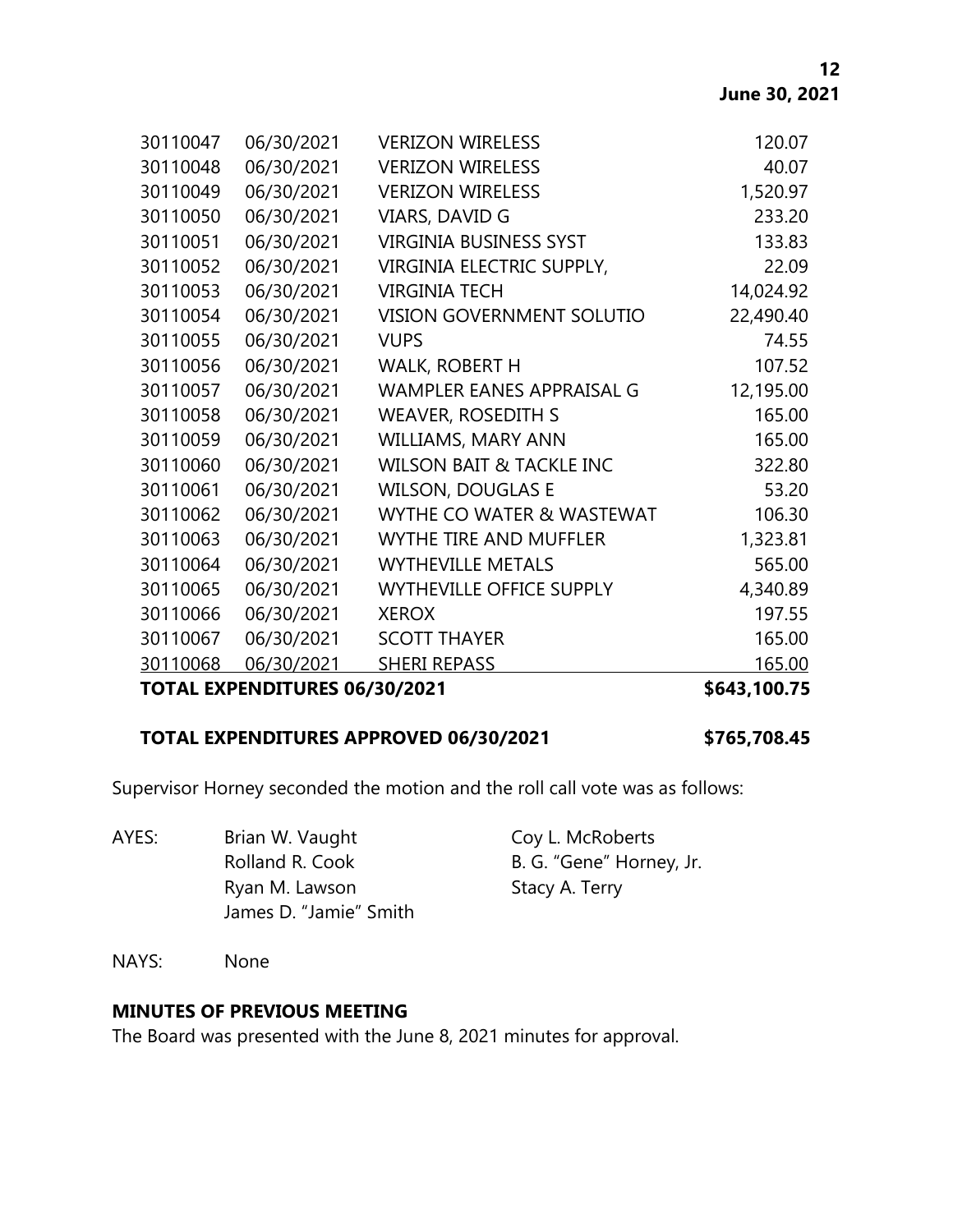Supervisor Smith made a motion, seconded by Supervisor Terry, to approve the June 8, 2021 minutes as presented.

The roll call vote was as follows:

AYES: Brian W. Vaught Coy L. McRoberts Rolland R. Cook B. G. "Gene" Horney, Jr. Ryan M. Lawson Stacy A. Terry James D. "Jamie" Smith

NAYS: None

#### **APPOINTMENTS**

Mr. Bear mentioned that vacancies exist on the APEX Authority and Wytheville Community College Board, if anyone has recommendations.

Supervisor Smith stated that Jamie Wyatt is interested in serving on the APEX Authority. Supervisor Smith also believes that Barry Arnold wants to remain on the Authority.

Supervisor Smith made a motion, seconded by Vice Chair Lawson, to appoint Jamie Wyatt to the APEX Authority.

The vote on the motion was unanimous.

Mr. Bear commented that he has a couple of potential candidates for the Wytheville Community College Board who he will reach out to.

#### **COMMISSIONER**

Mr. Bear expressed interest in having someone from Reassessment come and update the Board at our next meeting. Mrs. Vaught will reach out to them.

# **BUDGET COMMITTEE REPORT**

1. Convenience Centers – Holiday Closures – Supervisor Smith made a motion, as recommended by the Budget Committee, to approve closing the Convenience Centers on Sunday, July 4<sup>th</sup> and Monday, July 5<sup>th</sup>.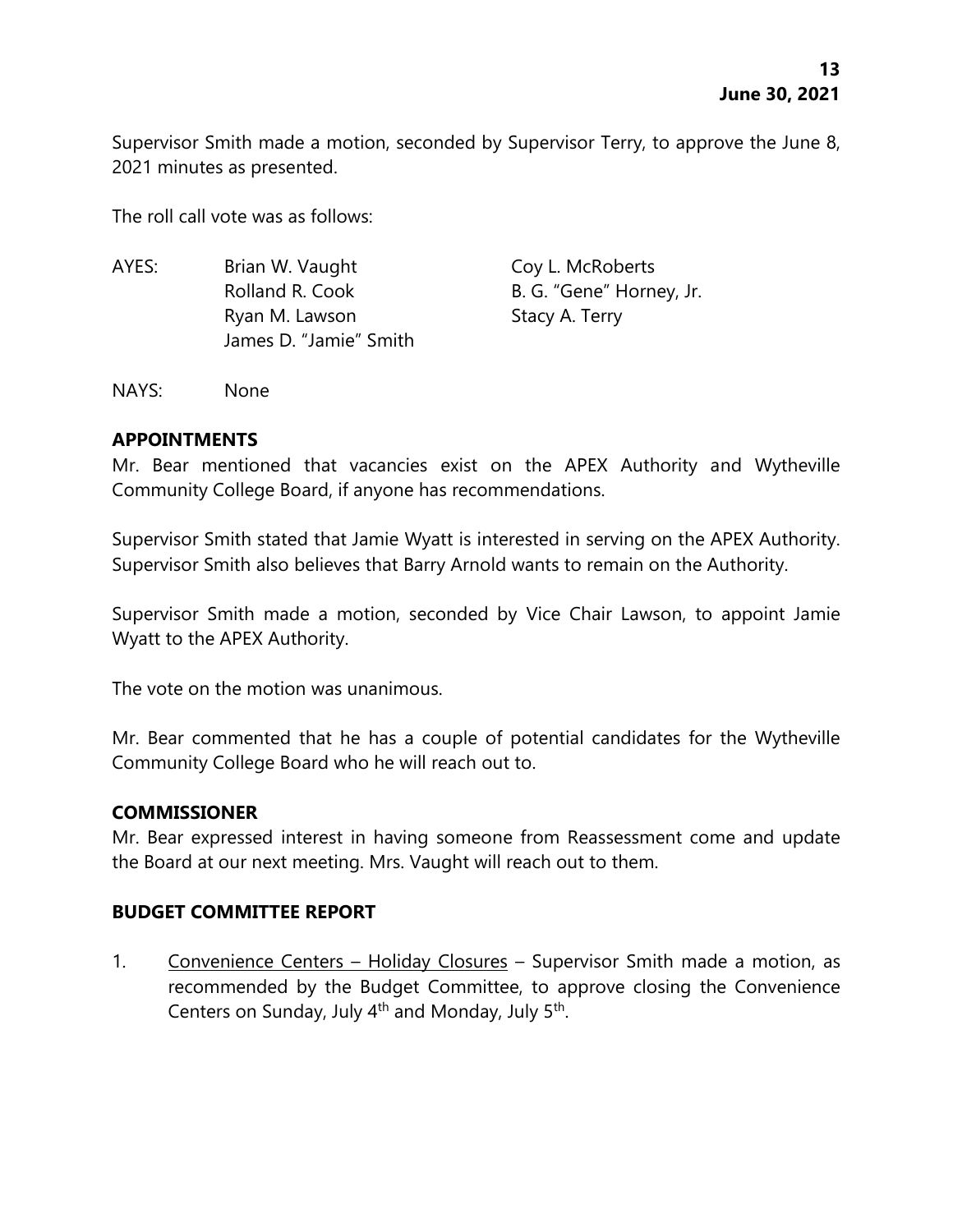Mr. Bear added that the Tazewell Landfill will be closed on July 5<sup>th</sup> which means our transfer station has nowhere to bring trash to. In addition, V&M is going to be closed on July 4<sup>th</sup> and July 5<sup>th</sup>.

The roll call vote was as follows:

- AYES: Brian W. Vaught Coy L. McRoberts Rolland R. Cook B. G. "Gene" Horney, Jr. Ryan M. Lawson Stacy A. Terry James D. "Jamie" Smith
- NAYS: None
- 2. HBC CPAs Audit Preparation Proposal Supervisor Smith made a motion, as recommended by the Budget Committee, to authorize staff to enter into agreement with HBC CPAs to provide pre-auditing services per the recommendation of Robinson Farmer Cox.

The roll call vote was as follows:

AYES: Brian W. Vaught Coy L. McRoberts Rolland R. Cook B. G. "Gene" Horney, Jr. Ryan M. Lawson Stacy A. Terry James D. "Jamie" Smith

NAYS: None

3. Treasurer's Office FY21 Budget Amendment Request – Supervisor Smith made a motion, as recommended by the Budget Committee, to amend and appropriate \$2,080 from DMV Stop Fees Revenue 11003-319027 to Professional Services 1213-430150 in order to pay May DMV invoice.

The roll call vote was as follows:

AYES: Brian W. Vaught Coy L. McRoberts Rolland R. Cook B. G. "Gene" Horney, Jr. Ryan M. Lawson Stacy A. Terry James D. "Jamie" Smith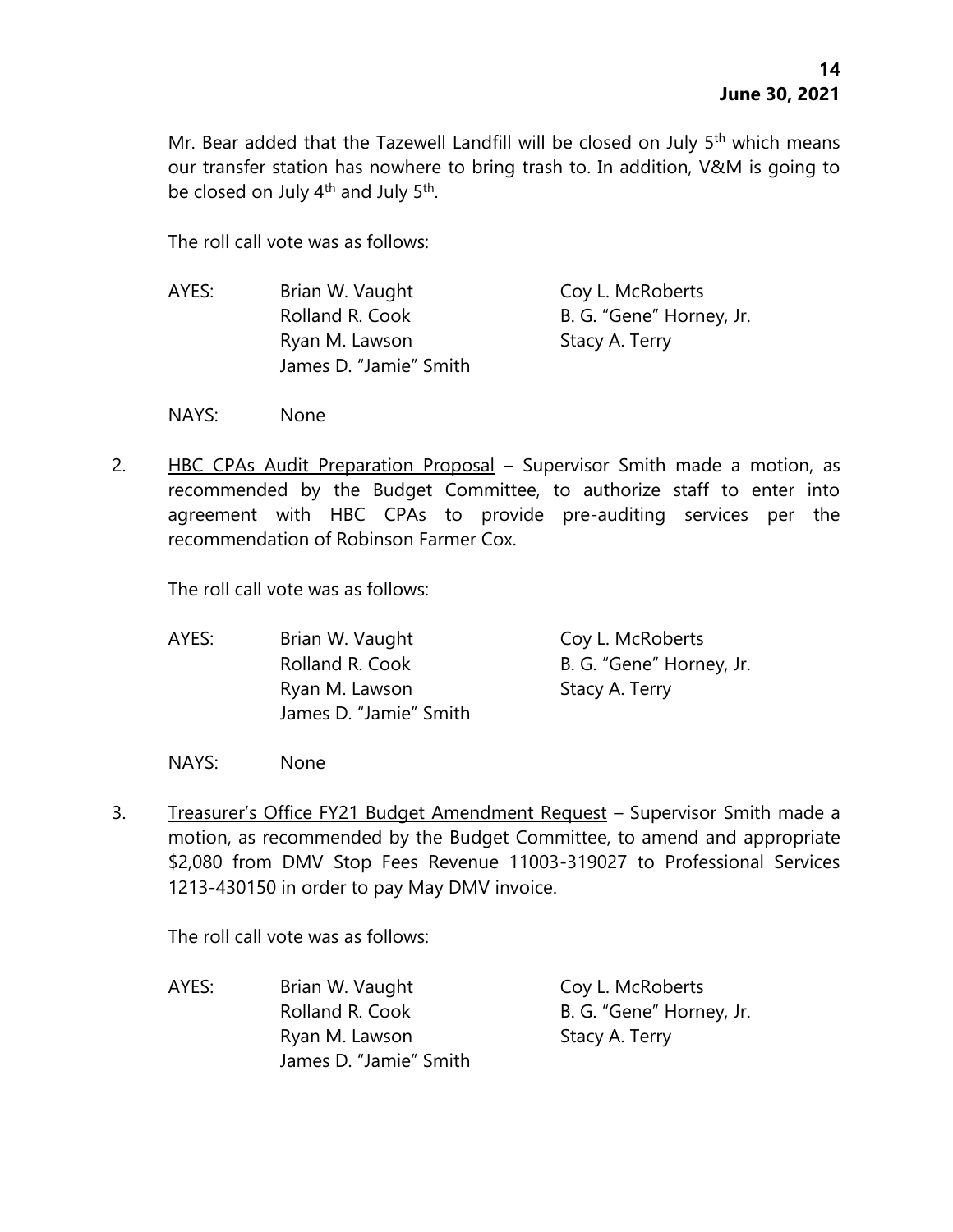NAYS: None

4. Virginia Public Authorities Agreement – Supervisor Smith made a motion, as recommended by the Budget Committee, to authorize staff to enter into VA Public Authorities Agreement to purchase electricity from APCO at discounted rates.

Mr. Bear explained that we have always been a part of the VA Association of Counties and VA Public Authority Program that provides us discounted rates. He did note that, while it doesn't pertain to us at the present, there is language in the agreement relating to solar panels and how APCO handles that.

Chair Vaught said at the last School Board meeting, they approved \$2,430 to VML/VACO AEP Steering Committee. He asked if that's the same thing and, if so, are they double-dipping County funds?

Mr. Bear said the Steering Committee that oversees the program, bills all entities a portion of the overall costs to oversee the program; those costs are primarily legal fees.

Based on the legal/service fees billed, the Chair wonders if this program is still advantageous to the County (discounts vs fees billed).

The roll call vote was as follows:

AYES: Brian W. Vaught Coy L. McRoberts Rolland R. Cook B. G. "Gene" Horney, Jr. Ryan M. Lawson Stacy A. Terry James D. "Jamie" Smith

NAYS: None

5. FY21 Carryover Requests – Supervisor Smith made a motion, as recommended by the Budget Committee, to approve the carryover requests as presented for FY21 (referenced pages 146-148 of the board package).

Supervisor McRoberts asked about the \$23k vehicle, and Mr. Bear responded that the \$23k is a carryover to go towards a vehicle for County Administration, and the current County Administration vehicle will go to Building Inspection.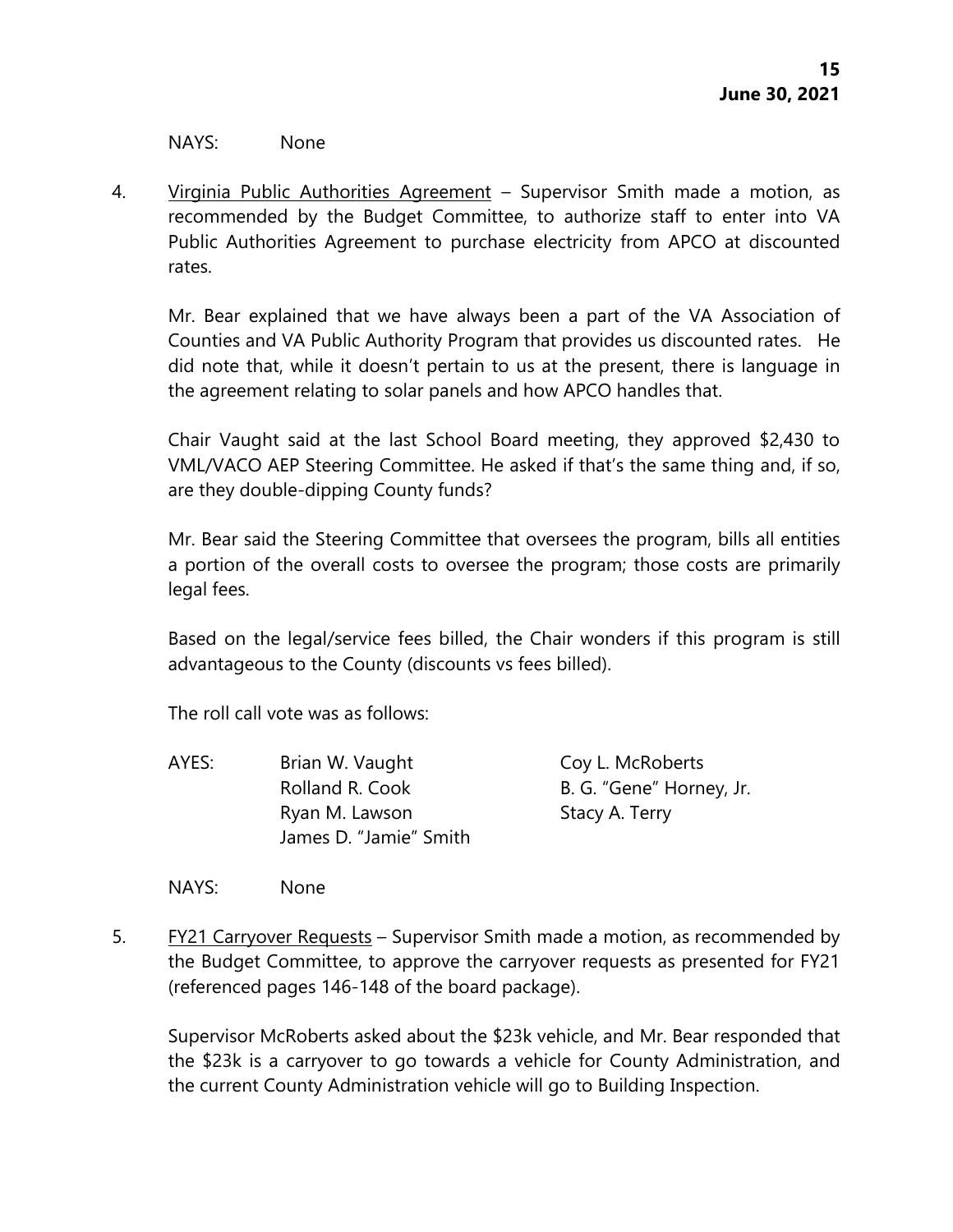Mr. Bear referenced Mr. Hankins' memo requesting an additional carryover for \$32k for Rural Retreat Volunteer Emergency Services ("RRVES").

Mr. Hankins explained RRVES requested the unspent funds be carried over to FY22 specifically for payroll support. Staff recommends this carryover but not distribute until sufficient documentation is provided.

Supervisor Terry said he is a big supporter of fire and rescue ("F&R"), but stipulations need to be in place before funds are turned over. He said there are monthly F&R Committee meetings and seldom do representatives from RRVES attend. He strongly feels that if any of the fire and rescue agencies are encountering financial or other issues, they need to attend these meetings for assistance rectifying the problem(s). Communication and accountability are key to everyone's success. Supervisor Terry also mentioned two members of the RRVES board who were "extremely disrespectful".

Mr. Roger Hedrick, RRVES, appeared before the Board and stated "Up until this year, the RRVES has not asked the County for a dime. We have taken steps for accountability. When COVID hit, we had over \$100k in the bank. Since then, if we hadn't gotten money out of our savings, which we had for emergency fund, and if the Town hadn't given us \$20k and the County given us \$5k, we would not be able to make current payroll. I'm not asking for a handout. I'm asking for support for this department because we will give you documentation on this spending of this \$32k. It will be strictly used for payroll and operational supplies only. And we'd like to have a new line created to we can get this money and keep this organization going. I know we've only had two meetings . . . but we had another one last night, myself and the liaison from the Town Council working on these problems and we're going to do everything we can to solve them. But until we get our calls up, and get some revenue coming in, we're gonna need some support. I know it's been given to other rescue squads in the past. Rural Retreat has never asked for a dime. So now we're asking for this to carryover to help us operate until we can get back on our feet. We're going to make some billing changes, and we're going to make some other changes. And due to COVID, we had 69 calls in January, November we had zero. You got a payroll of \$20k+ a month, you don't have any money coming in, you cannot survive."

Supervisor Terry said he believes there were more than zero calls in the month of November.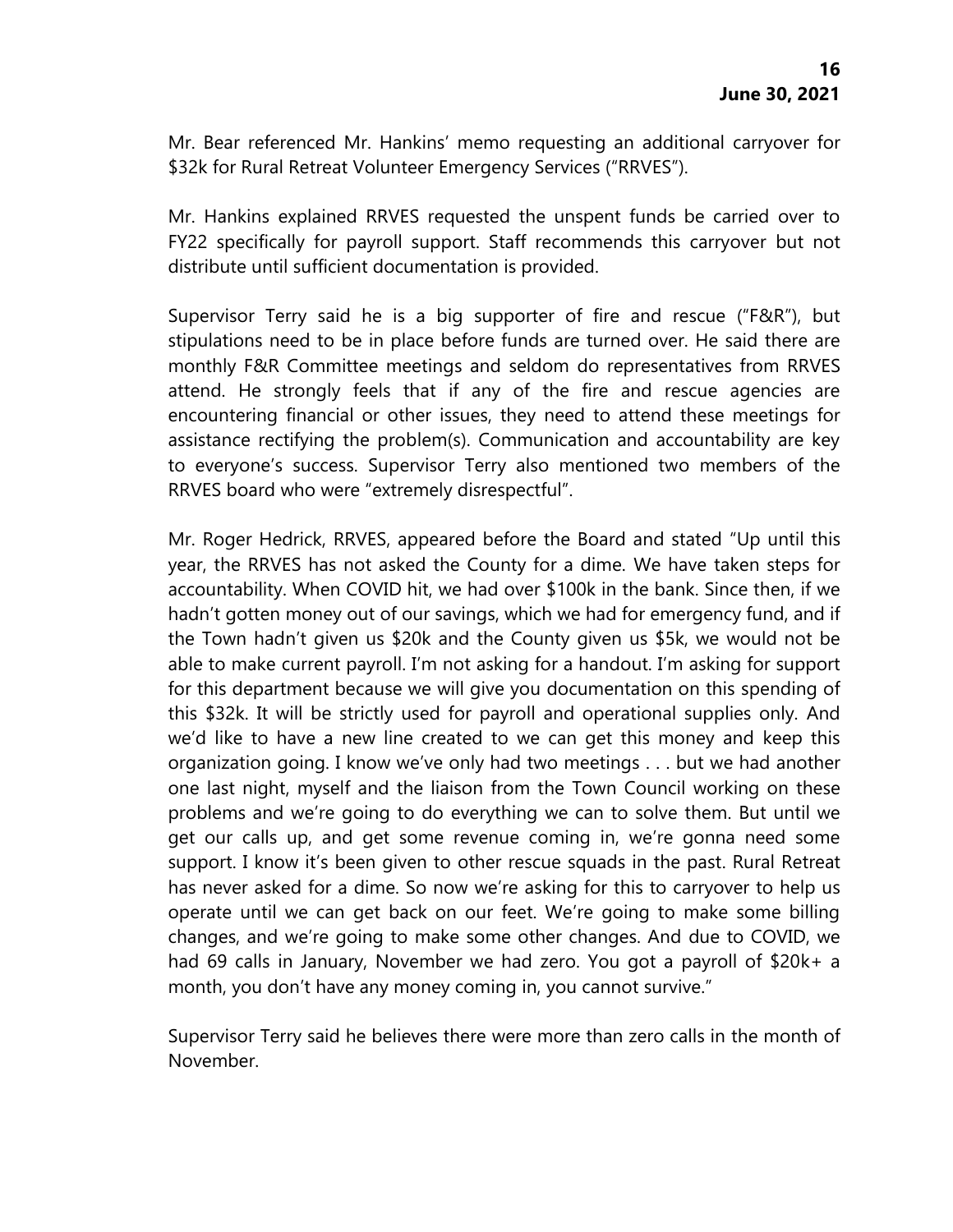Mr. Hankins said the report from Dispatch indicates there were 69 calls for RRVES in November. They reviewed the insurance billing statement that Mr. Hedrick provided, and it indicates that the zero calls for November were actually the number of calls denied by insurance for that month. There were 421 calls that were denied in 2020 that could be rebilled, and Mr. Hankins said we would be happy to help you work through that.

Mr. Hedrick continued that "Mr. Duncan has contacted our insurance company. They will be coming to show us what we can do to shape what the rest of the state's doing on billing, to see if we need to raise our billing rates. We are taking steps to try and get there but until we get there, we're going to need some help. I'd like to have a new line item added to our budget with this carryover of \$32k and we'll submit paperwork to prove what it's being used for."

Chair Vaught commented that communication is key. He also wanted to clarify that the County has provided annual funding through the budget to RRVES.

Mr. Hedrick responded "We had \$40k left over the top of our budget amount that we never used. We never use our total budget amount every year, am I right there, Mr. Bear?"

Mr. Bear responded that he is correct.

Mr. Hedrick added "But we're trying to hold it lean and mean. But until these things pick up, and we can get with the billing company and get it straightened out, we're gonna need some help."

Supervisor Smith made a motion, seconded by Vice Chair Lawson, to add \$32k to FY21 Carryovers along with a separate line item and will require supporting documentation for all funding requests.

Vice Chair Lawson asked if there is an urgent need?

Mr. Hedrick responded "Right now we've got enough to make maybe two months payroll. We will not ask for that money unless we absolutely have to have it. I'll guarantee that because I'm the Chairman of the Board, and I'm learning every day."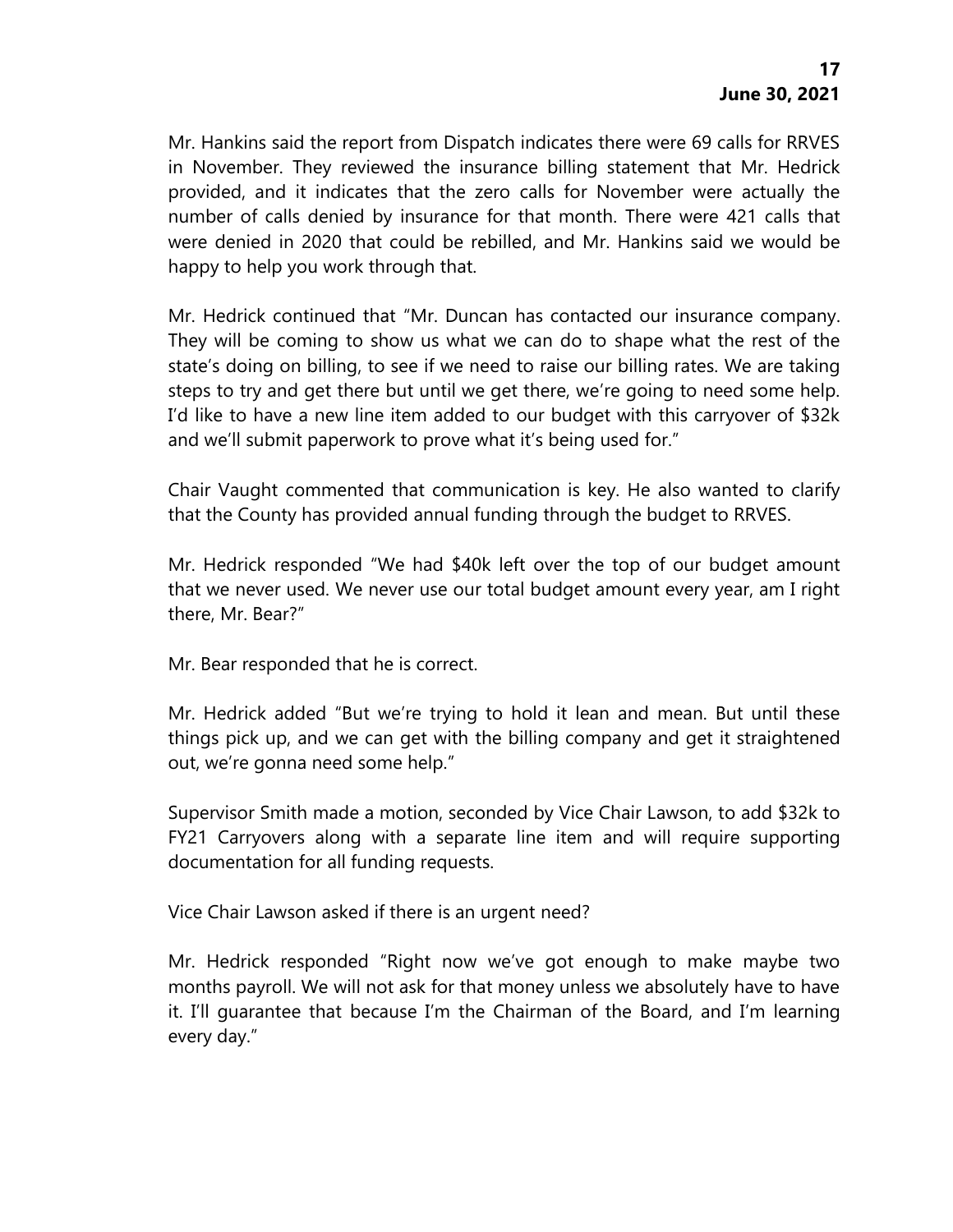Mr. Michael Duncan, Rural Retreat Town Council, mentioned possibly hiring a part-time accountant until they can get the reporting process on track to help both RRVES and the County.

Mr. Bear clarified that if funding is provided for payroll, it will not be a reimbursable expense. The supporting documentation should detail what they are proposing to pay.

Mr. Hedrick responded "Right now, according to our finances last night, we are good for maybe two months if nothing else comes in. After that, we're broke again and for y'alls information, I think I told you we pulled \$25k out of the emergency fund we had, the Town of Rural Retreat gave us \$20k and the County gave us \$5k. That was \$45-50k. We're down to \$40k now. We have had some money come in, but we are taking steps. We've changed a few things to make this operation a little more profitable than it has been. Like I said, end of the year 2020, we had over \$100k in the bank. What, two months ago it was down less than \$20k and that's because of reduced cost and payment. Does anybody have any other questions for me?"

The roll call vote was as follows:

- AYES: Brian W. Vaught Coy L. McRoberts Rolland R. Cook B. G. "Gene" Horney, Jr. Ryan M. Lawson Stacy A. Terry James D. "Jamie" Smith
- NAYS: None
- 6. Lead Mines Rescue Squad Jackson Building Supervisor Smith made a motion, as recommended by the Budget Committee, to approve payment of \$1,000 out of the General Fund for water connection fee for the LMRS Jackson building.

Mr. Bear explained that the rescue squad used to get water from Jackson Memorial Elementary School waterline. However, due to a substantial leak between the school building and the subject building, a separate meter and waterline was then established to serve the school. LMRS is using the Jackson Building for some of their water projects and would like to get water service back on. The water connection fee is \$1,000 and staff recommend paying this out of the General Fund.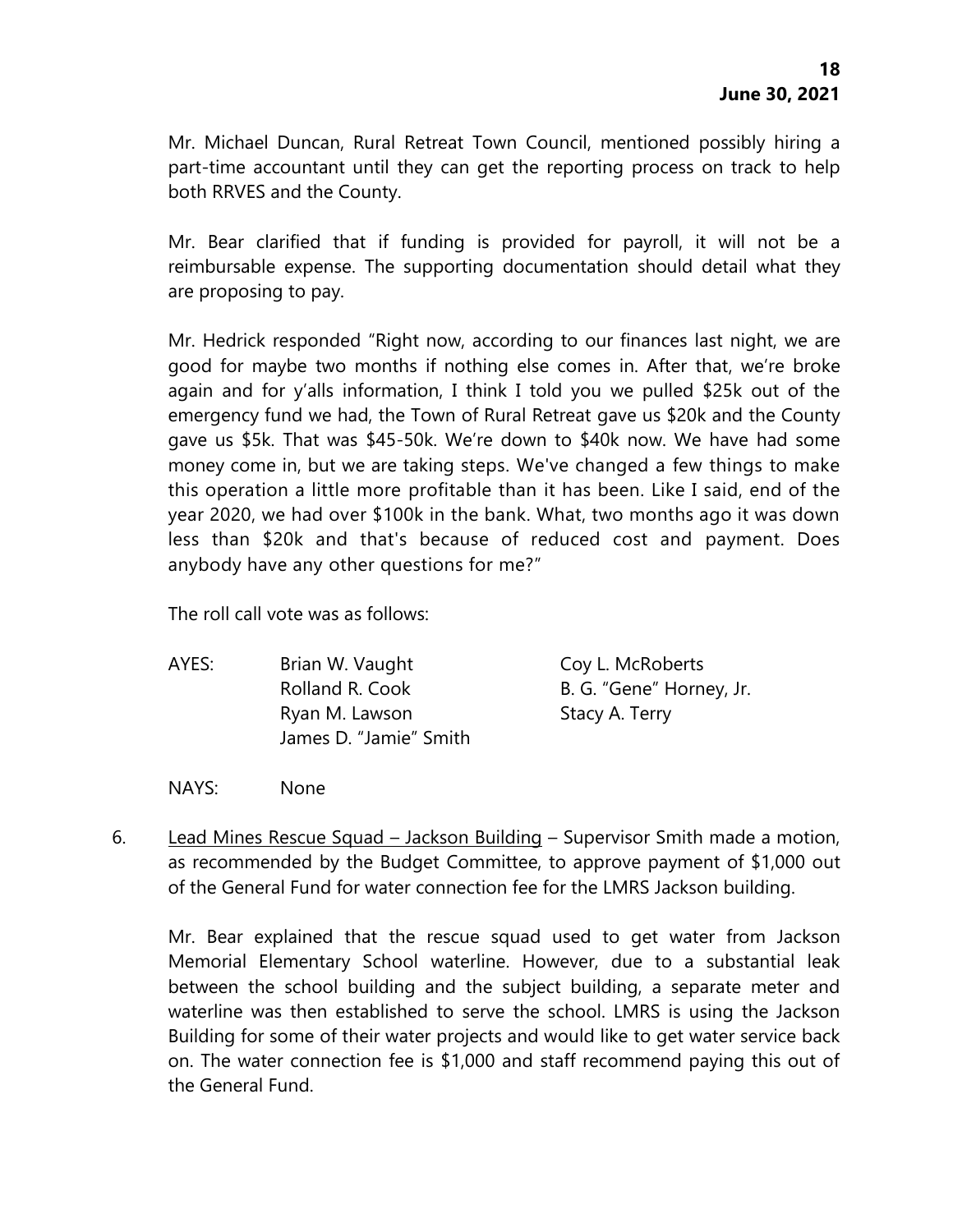The roll call vote was as follows:

| AYES: | Brian W. Vaught                          | Coy L. McRoberts         |
|-------|------------------------------------------|--------------------------|
|       | Rolland R. Cook                          | B. G. "Gene" Horney, Jr. |
|       | Ryan M. Lawson<br>James D. "Jamie" Smith | Stacy A. Terry           |
| NAYS: | None                                     |                          |

# **CONSENT CALENDAR**

Supervisor Horney made a motion to approve the Consent Calendar as follows:

### **1. PAYROLL – May 2021:**

| <b>General County Fund</b>      | 576,446.82 |
|---------------------------------|------------|
| Police Activity Fund            | 60,276.73  |
| <b>Courthouse Security Fund</b> | 11,905.70  |
| Water Department Fund           | 20,444.60  |
| Wythe County Wastewater Fund    | 23,802.60  |
| <b>TOTAL</b>                    | 692,876.45 |

**Check Numbers:** 16890-17061; 17067-17239 **Voucher Numbers:** 2001163-2001175; 2001180-2001192

### **2. STATUS REPORTS:**

- A. Animal Control Arlan Dunford
- B. Building Inspection Kyle Taylor
- C. Finance Regina Williams
- D. Parks & Recreation Kevin Williams
- E. Planning Commission Michelle Cassell

# **3. PERSONNEL:**

- A. Wilson, Ashlyn Probationary Period Ended, Full-time Dispatch, Annual Salary \$27,000, Effective April 1, 2021
- B. Umberger, Hunter Hired, Full-time Dispatch, Annual Salary \$26,000, Effective June 9, 2021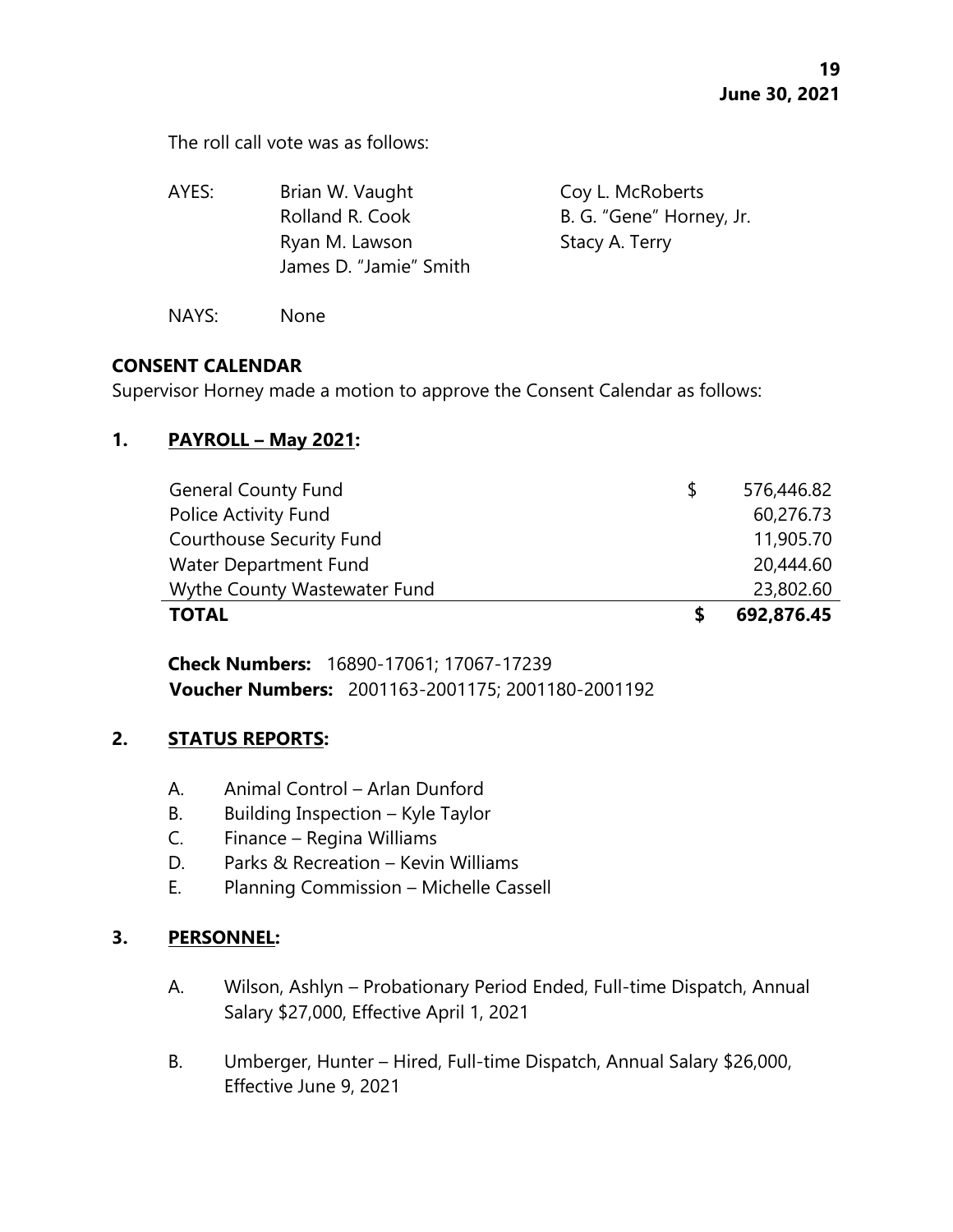C. Queen, Eric – Discharged, Full-time Deputy, Effective June 2, 2021

## **4. BUDGET AMENDMENTS:**

- A. \$2,000.00 (3505-443040) Radio Purchase by Smyth County
- B. \$703.76 (3202-457292) Hazmat Recovery
- C. \$180.00 (35052-470030) Over Payment on Fire Trucks

Supervisor Smith seconded the motion and the roll call vote was as follows:

| AYES: | Brian W. Vaught        | Coy L. McRoberts         |
|-------|------------------------|--------------------------|
|       | Rolland R. Cook        | B. G. "Gene" Horney, Jr. |
|       | Ryan M. Lawson         | Stacy A. Terry           |
|       | James D. "Jamie" Smith |                          |

NAYS: None

### **LEAD MINES RESCUE SQUAD BUILDING BIDS**

Mr. Bear explained bids were due last Friday for the LMRS expansion. As a reminder, this Board just approved a carryover of \$44,800 for LMRS so we have \$294,800 that is required for this project.

Mr. Hankins added that the bids came in under budget with the low bidder (turn key) being Colt W. Simmons, who the County has worked with before. Staff recommends authorizing County Administrator to enter into construction contract to require construction bond and give notice to proceed.

Chair Vaught asked about timing of the construction.

Mr. Hankins responded that it depends on delivery of the metal building. He will get an update from the contractor once we have notice to proceed.

Supervisor Terry made a motion, seconded by Supervisor McRoberts, to authorize entering into contact with the low bidder Colt Simmons for the Lead Mines Rescue Squad Building.

The roll call vote was as follows: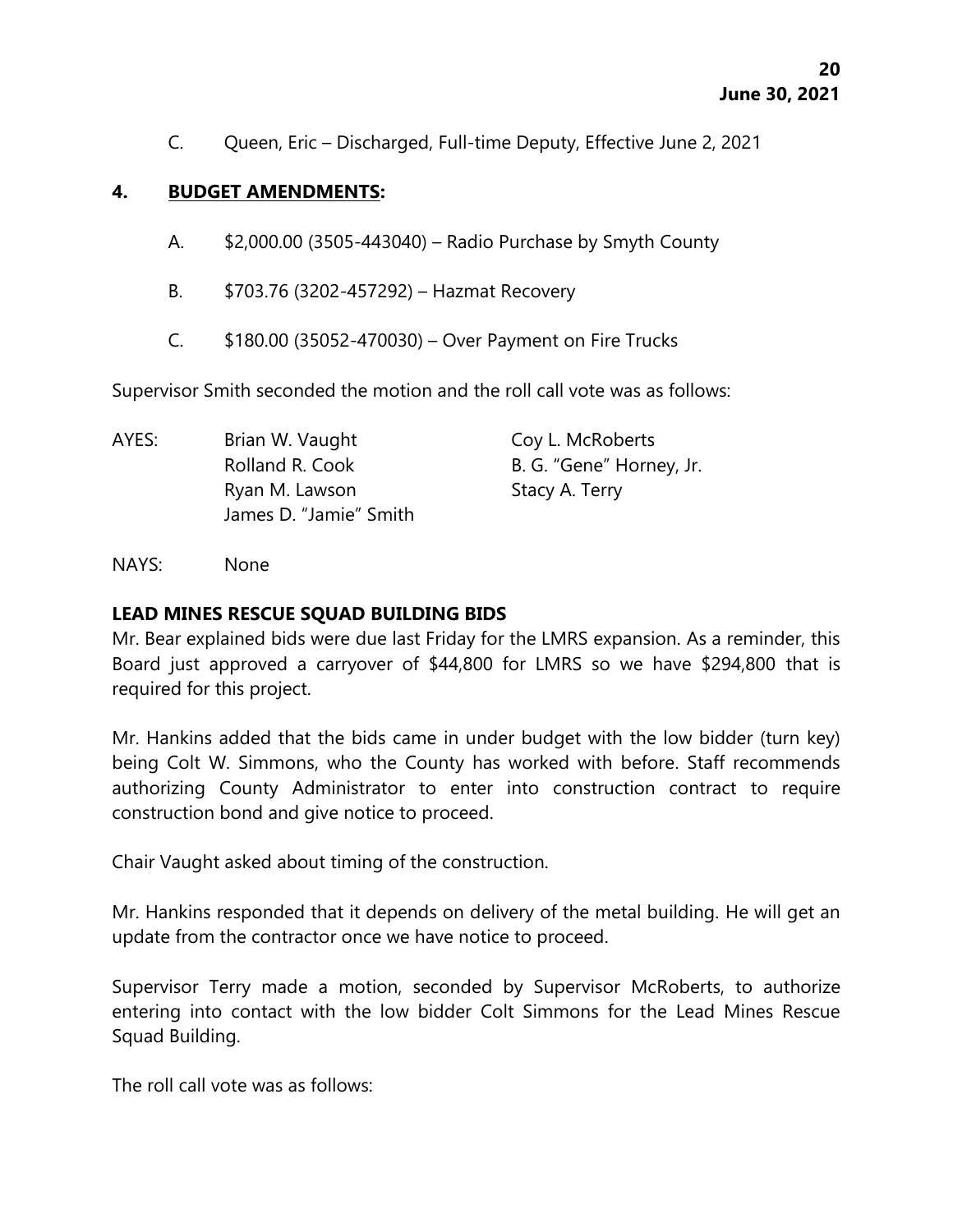AYES: Brian W. Vaught Coy L. McRoberts Rolland R. Cook B. G. "Gene" Horney, Jr. Ryan M. Lawson Stacy A. Terry James D. "Jamie" Smith

NAYS: None

# **FY22 FIRST QUARTER APPROPRIATIONS**

Mr. Bear stated that the only difference in the handout he provided is the carryover for the Commissioner for \$29,987 that was incorrectly listed under Public Information Officer. Also before them is the approved budget, the carryover amounts (minus RRVES), and first quarter appropriations. If the Board wishes to appropriate now the \$32k for RRVES, then we will need to add that amount, or we hold and appropriate later.

Supervisor McRoberts asked if part-time help at Max Meadows Fire Department is in the budget.

Mr. Bear confirmed that it is included in the approved budget.

Supervisor McRoberts wanted it known that he is not for that and said that we could be "opening up a can of worms" by doing that. He has two fire departments in his district and he certainly doesn't want them to be angered by this.

Supervisor Smith made a motion, seconded by Supervisor Terry, to approve the FY22 First Quarter Appropriations for \$28,960,498 and to add \$32k for Rural Retreat Volunteer Emergency Services.

The roll call vote was as follows:

AYES: Brian W. Vaught Coy L. McRoberts Rolland R. Cook B. G. "Gene" Horney, Jr. Ryan M. Lawson Stacy A. Terry James D. "Jamie" Smith

NAYS: None

# **ABSTRACT OF VOTES JUNE 8, 2021 PRIMARY – MR. LENNON COUNTS**

Mr. Lennon Counts, Registrar, first wanted to thank the Board for the approved budget and for the full-time position (previously part-time).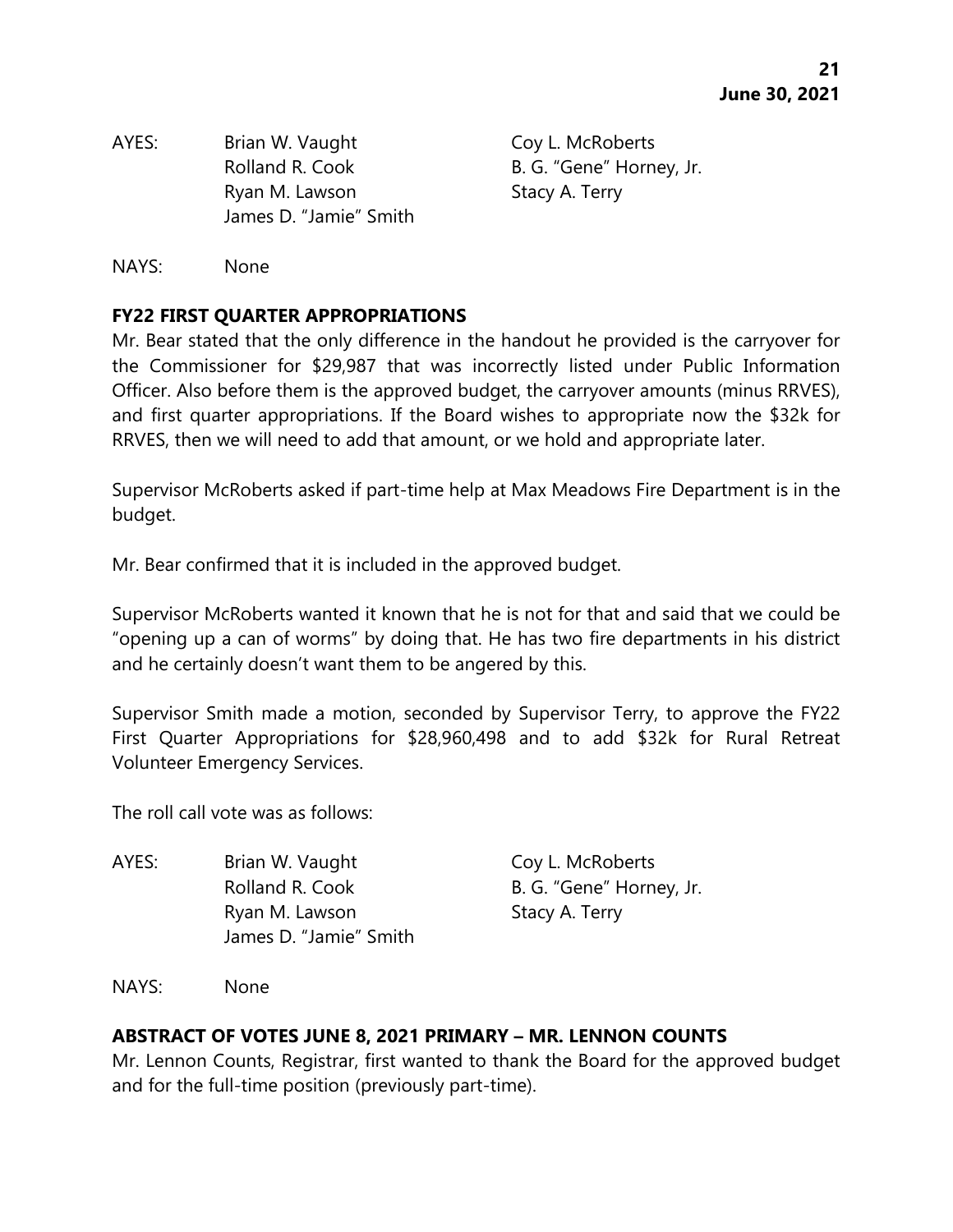Mr. Counts reported that the June primary was very slow, with only 422 votes. However, they did use all eleven precincts, while the largest precinct was absentee. They used 34 officers of elections throughout the County, and Ben (Building & Grounds Department) assisted with set up and break down and his efforts were much appreciated.

Mr. Counts hopes to be able to use the old courthouse building again for early voting in September. He doesn't believe his office would be able to accommodate the anticipated turnout.

Regarding campaign signs, the law considers early voting locations as polling places; thus, nothing prohibits candidates from putting up their signs. Mr. Counts said that the Board of Supervisors could pass an ordinance prohibiting campaign signs on courthouse property. Mr. Counts spoke with Judge Showalter and he is agreeable to entering an order prohibiting campaign signage (early voting is 45 days long).

Supervisor Horney made a motion, seconded by Vice Chair Lawson, authorizing the County Administrator to submit a request to Judge Showalter to enter an order prohibiting campaign signage on the courthouse property.

The vote on the motion was unanimous.

Vice Chair Lawson made a motion, seconded by Supervisor Horney, to accept the Abstract of Votes for the June 8, 2021 Primary.

The roll call vote was as follows:

AYES: Brian W. Vaught Coy L. McRoberts Rolland R. Cook B. G. "Gene" Horney, Jr. Ryan M. Lawson Stacy A. Terry James D. "Jamie" Smith

NAYS: None

# **TREASURER'S REPORT**

Treasurer, Lori Guynn, appeared before the Board and reported the following:

1. Revenue Statement – Mrs. Guynn reported that the Consolidated Account was comprised of \$69,149,206 of which \$46,643,027 was in the General Fund Account at the end of May.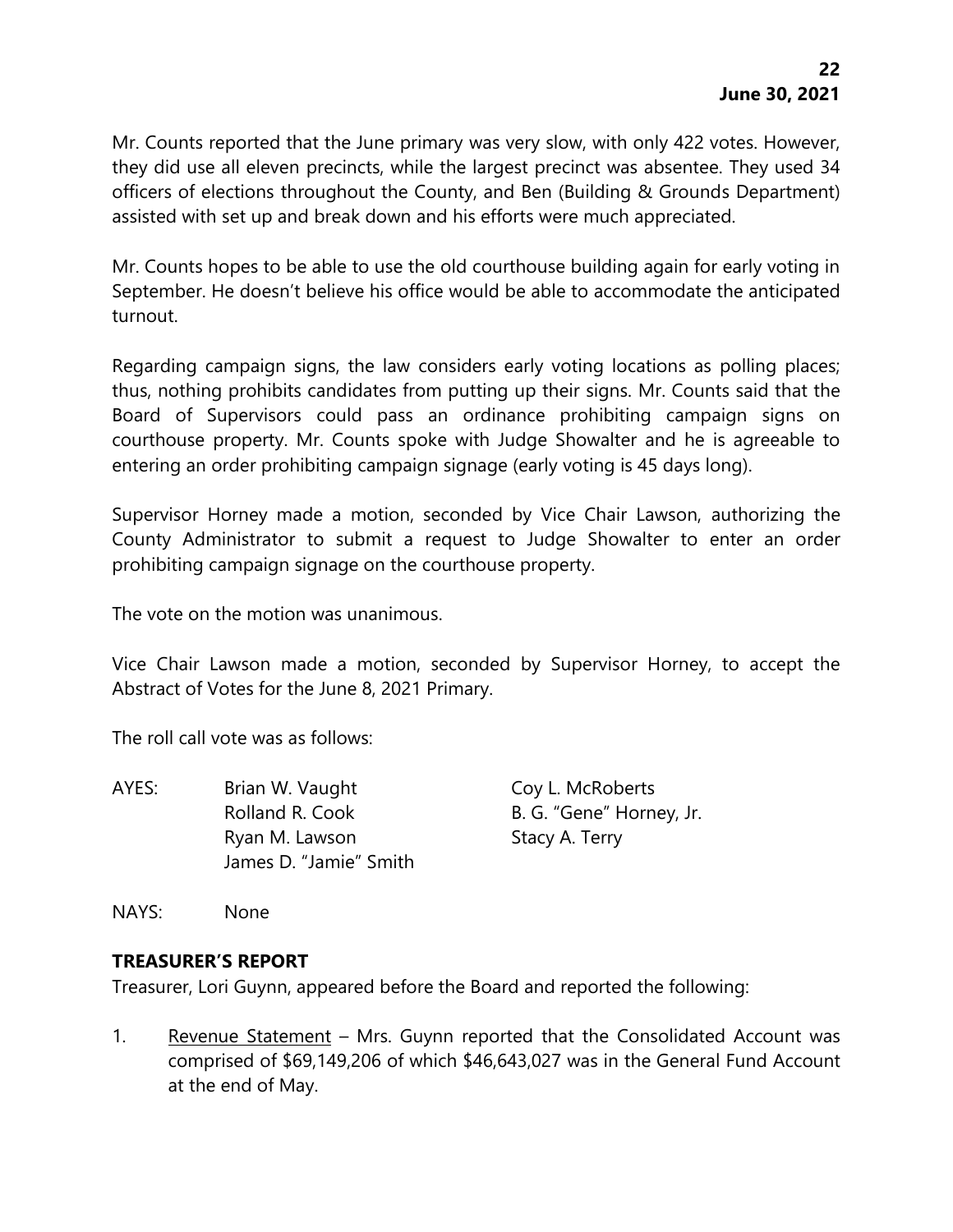This evening the Treasurer's Office closed out the month of June so that the Finance Department can do their part closing out the year and opening the new fiscal year. Collections (tax only) through today are at 97% of what they billed, and Mrs. Guynn is extremely proud of her staff. Overall, it has been a very good collection year in spite of the pandemic.

Regarding DMV Stops, they have collected over \$500k (tax only). Dog tag collections have resulted in over \$18k this year, normally less than \$5,000 a year.

2. Delinquent Taxes – The Treasurer reported that they had a tax sale yesterday and sold eight parcels for a total of \$118k. Of the properties sold, she expects to receive about \$38k in tax, penalty and interest. It is her goal to have two tax sales next year in April and August. Mrs. Guynn went on to explain the tax sale process and that the County does not get to keep the proceeds from these sales which usually go to heirs of the properties. The County typically gets just the tax, penalty and interest on the properties.

Mrs. Guynn announced the Treasurer's Office will be on limited operations the next two days to allow Finance to close out the month of June as well as fiscal year 2021. Although her staff will be there, they will be unable to take payments in the system.

# **ASSISTANT COUNTY ADMINISTRATOR REPORT**

Mr. Hankins provided the Board with a written report and highlighted the following:

- 1. Capital Improvements Mr. Hankins mentioned they are still working on this and that they need to include revenue sharing roads in the plan.
- 2. Broadband Partnership Mr. Hankins reported they continue to work with contract provider on language for the broadband partnership, then will forward to the attorneys for final review. He hopes to have something for the Board to review by end of July.
- 3. Comprehensive Plan Survey responses are still coming in and Mr. Hankins said that over 400 have been received so far. The goal is to get over 700 surveys for good, solid data.
- 4. County Administration Mr. Hankins mentioned the new organizational chart and that he is meeting with everyone who reports to him now. He also reported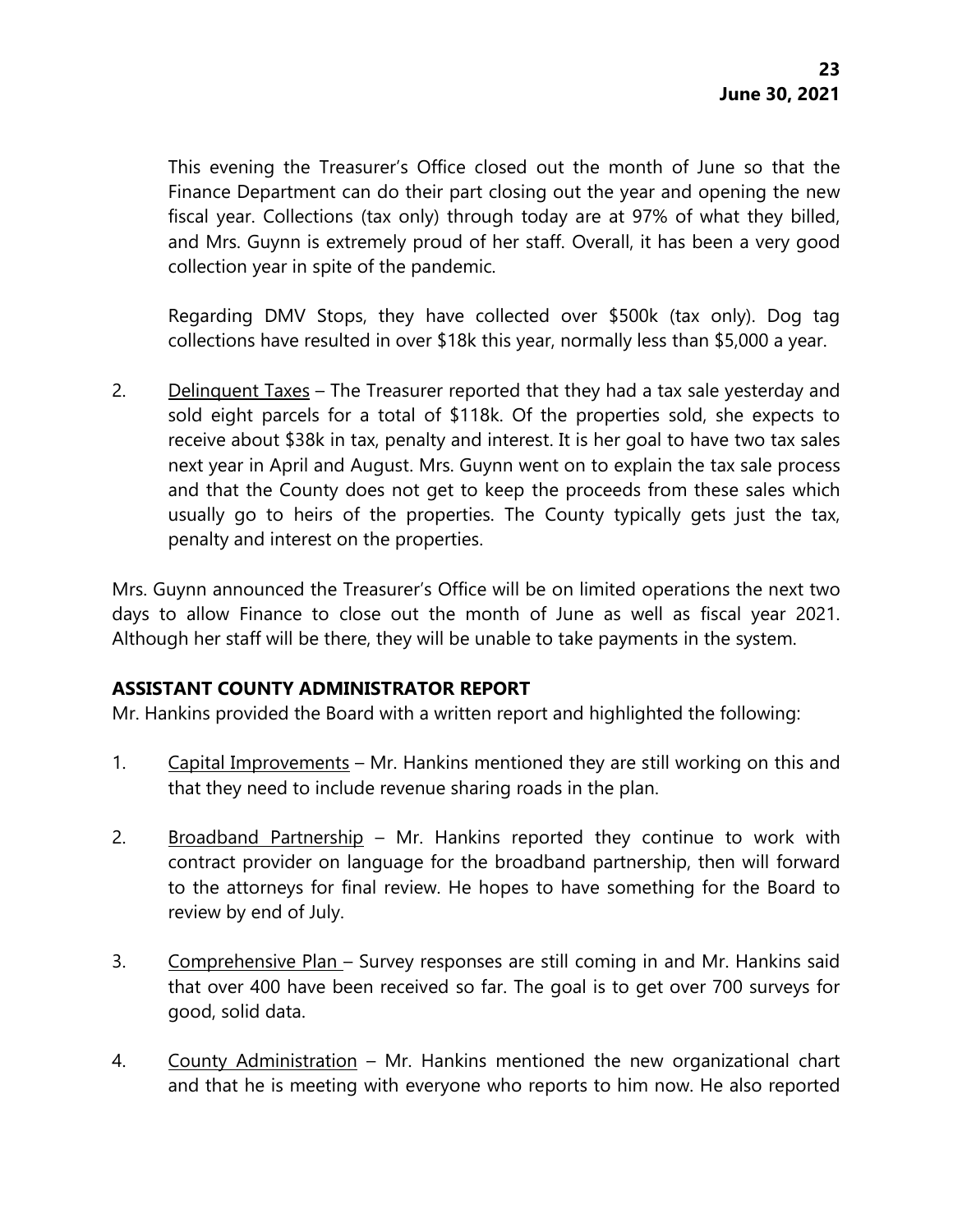some changes coming to FOIA relating to when we can and cannot charge people making requests. When finalized, we will update our website accordingly.

- 5. Senior Tax Exemption The Town of Wytheville, in their June newsletter, mentioned the elderly/handicapped tax exemption. Unfortunately, this was published after the deadline (May  $1<sup>st</sup>$ ) had passed, so residents were understandably upset. The Commissioner's Office will seek to increase and improve notifications next year of this tax exemption.
- 6. Grants The Town of Wytheville Tourism Office helped develop the popular trails brochure and our PIO has put in a grant for renewing the brochure. We should hear something in July about the grant application. Mr. Hankins also reported that we have finally been approved for SRO continuation grants for both George Wythe and Fort Chiswell schools. Regarding Four for Life grant funding, we have been notified how much we will eligible for.
- 7. COVID-19 Updates Mr. Hankins stopped reporting these numbers on June  $4<sup>th</sup>$ as the State discontinued sending data.

# **COUNTY ADMINISTRATOR REPORT**

1. VDOT Economic Development Access (EDA) Program - Mr. Bear explained that we need to extend our CD through June 2025 in order to meet VDOT requirements. This is for the access road from Gator Lane to Lot 24.

Supervisor Cook made a motion, seconded by Supervisor Terry, to authorize County Administrator and Treasurer to extend the terms of the CD to July 1, 2025.

The roll call vote was as follows:

AYES: Brian W. Vaught Coy L. McRoberts Rolland R. Cook B. G. "Gene" Horney, Jr. Ryan M. Lawson Stacy A. Terry James D. "Jamie" Smith

NAYS: None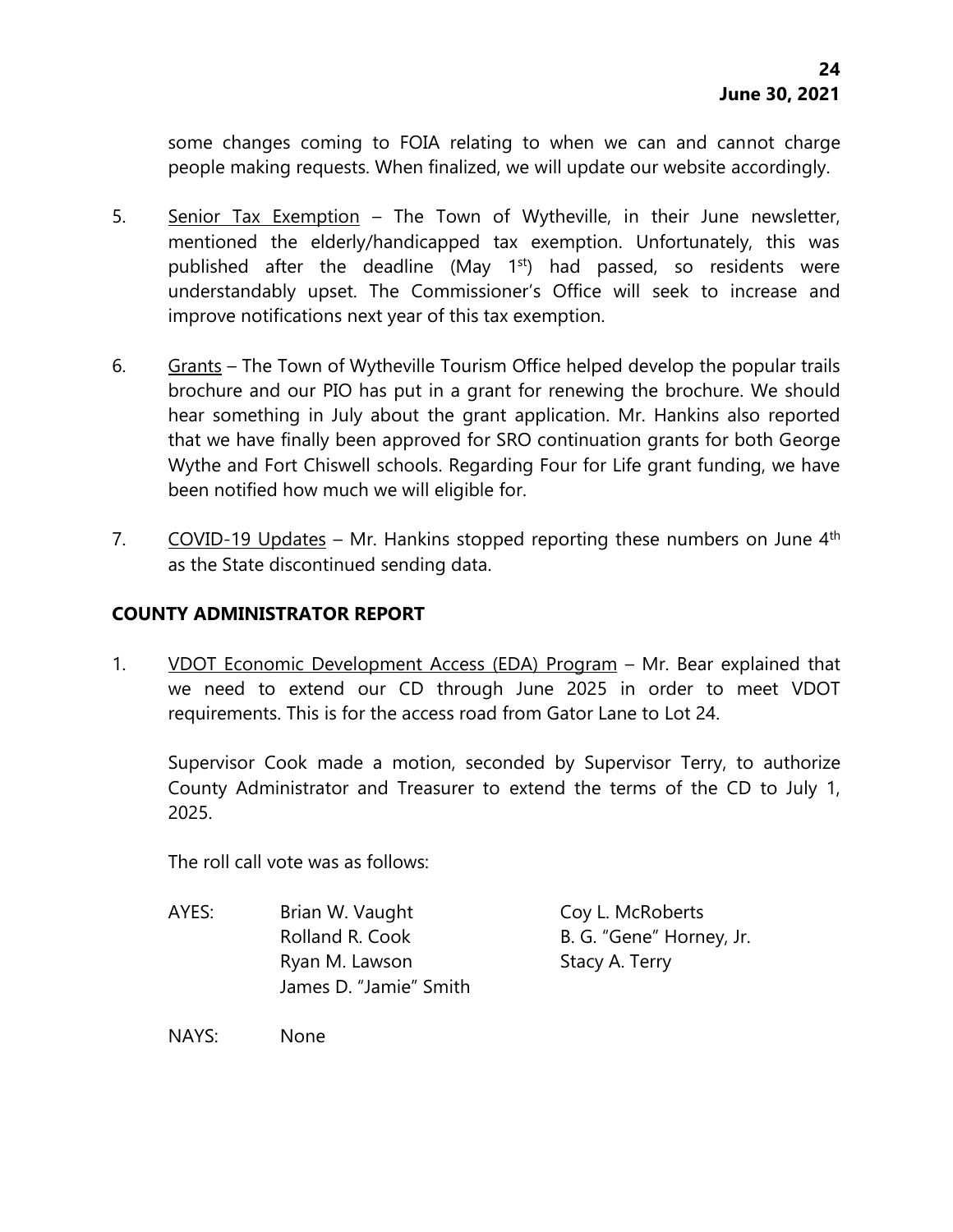2. FY21 Year-End Report and Appropriations – Mr. Bear stated that the total unspent budget amount for County operations is \$2.2M. That amount does not include the schools or DSS as they are still receiving revenue through today. In the FY21 Year-End Report, action is needed to amend and appropriate the FY21 Required Appropriations in the amount of \$3,159.

Vice Chair Lawson made a motion, seconded by Supervisor Smith, to approve the FY21 Required Appropriations of \$3,159 and to amend and appropriate same to the respective budgets.

Chair Vaught asked about \$116,250 in APEX payroll not spent. He would like to give credit where credit is due.

Mr. Bear said that is a pass-through amount but of the total APEX payroll budgeted last year, they only spent \$87k and had \$116,250 unspent.

The roll call vote was as follows:

AYES: Brian W. Vaught Coy L. McRoberts Rolland R. Cook B. G. "Gene" Horney, Jr. Ryan M. Lawson Stacy A. Terry James D. "Jamie" Smith

NAYS: None

Mr. Bear further explained that at the request of our auditors (13th Period Transactions), it was recommended that we transfer any appropriations between departments to cover any over expenditures caused by year-end postings.

Supervisor McRoberts made a motion, seconded by Vice Chair Lawson, authorizing County Administrator to make interdepartmental transfers for any FY21 over expenditures.

The roll call vote was as follows:

AYES: Brian W. Vaught Coy L. McRoberts Rolland R. Cook B. G. "Gene" Horney, Jr. Ryan M. Lawson Stacy A. Terry James D. "Jamie" Smith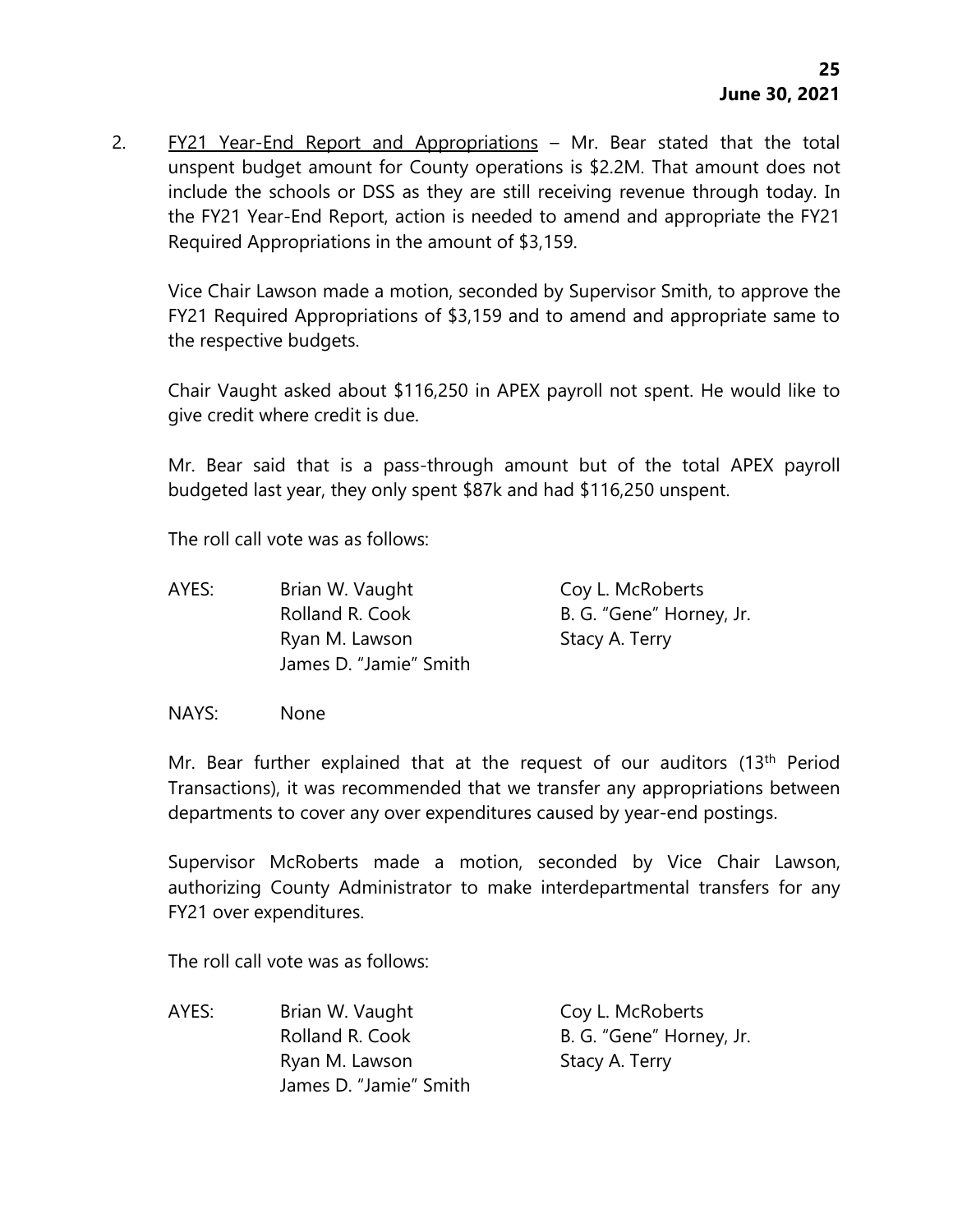NAYS: None

3. American Rescue Plan Act ("ARPA") – For informational purposes, Mr. Bear stated that the first round of funding has been received. Use and priority of those funds (~\$2.6M) can be discussed at the next meeting.

# **COUNTY ATTORNEY REPORT**

Mr. Scot Farthing, County Attorney, received communication today from counsel representing us in the opioid litigation, specifically, the Purdue Pharma bankruptcy and their proposed payment plan for which we need to vote. Our counsel recommends we vote "yes" on the proposed plan, and Mr. Farthing agrees. However, it is unclear just how they calculate the amount of money we will receive.

Vice Chair Lawson made a motion, seconded by Supervisor Smith, to authorize County Attorney to vote "yes" on Purdue Pharma's bankruptcy plan.

The roll call vote was as follows:

AYES: Brian W. Vaught Coy L. McRoberts Rolland R. Cook B. G. "Gene" Horney, Jr. Ryan M. Lawson Stacy A. Terry James D. "Jamie" Smith

NAYS: None

Mr. Farthing also reported on a complaint made by a DSS person who wanted to file a grievance through the County. However, DSS is governed by the State not the County. As such, Mr. Farthing sent a letter to the complainant informing them of this.

# **SUPERVISORS' REPORTS**

1. Ivanhoe Brush Truck – Supervisor Smith mentioned that Ivanhoe Fire Department reached out to him saying the pump on their brush truck has ceased up.

Mr. Hankins indicated that Mr. McCabe is aware and is currently working on it. Right now, the pump is probably worth more than the truck itself so they will need to weigh the cost of repair/replacement.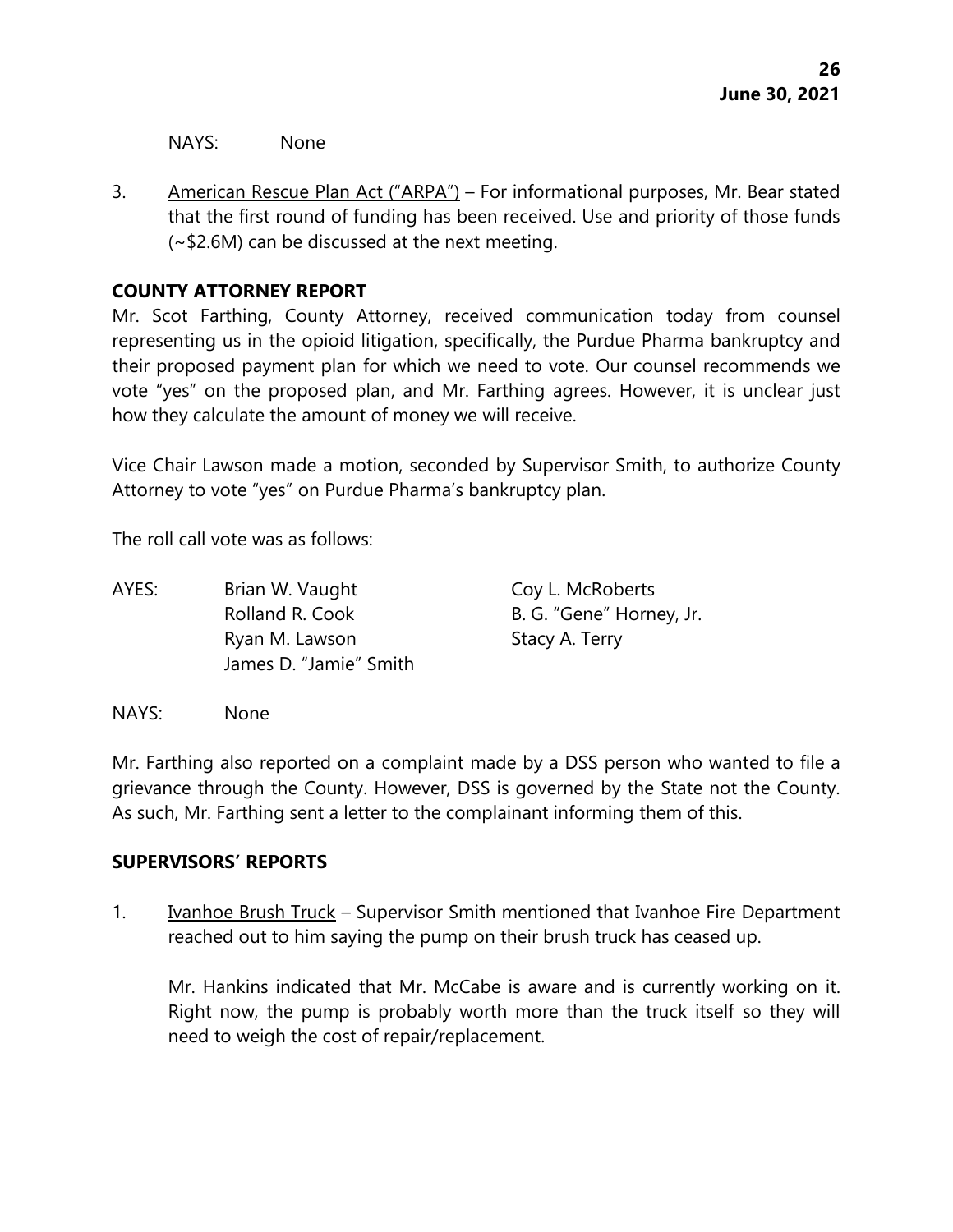2. Progress Park Hunting – Supervisor Smith understands we were working with DGIF on opening up hunting in Progress Park.

Mr. Bear responded that he, Mr. Hankins and Mr. Williams had recently discussed this but he's not sure whether DGIF has responded yet.

Supervisor Smith did speak with Mr. Bassinger (DGIF) and he recommends running it for bow season only. He also had a good recommendation on a "buddy system".

3. Route 69 Guardrail – Supervisor McRoberts asked for an update.

Mr. Bear replied that VDOT is going to do work there to build the road up in order to install a guardrail.

- 4. Water/Wastewater Department Chair Vaught said that Mr. Crisp wanted to thank the entire Board for all their work this past year and years prior, that the turnover in his department has been significantly reduced due to salary adjustments. Mr. Crisp is very grateful.
- 5. Building & Grounds Department Chair Vaught wanted to recognize Mr. Bowers and his staff for the great work they've done all around the County and that it's the best he's seen it look in 20 years. Also, the gentleman who did the work on the cannon did an excellent job and should be praised, particularly for the fast turnaround.
- 6. New Phone System Chair Vaught said that although he was a big proponent of a new phone system, it has been quite a disappointment. He asked that Mr. Bear get with Mr. Catron and have him go to each department and fix the problems.

Mr. Bear said that Mr. Catron feels the phone system is adequate but the company we purchased it from and the setup was not adequate. He is working directly with the phone company itself for assistance. Mr. Catron, along with many of our staff, are not satisfied with the phone system either.

# **CLOSED MEETING**

Supervisor Smith made a motion, seconded by Supervisor Terry, to enter into Closed Meeting under Code of Virginia Section 2.2-3711-A.5, Prospective Business or Industry (Project Glove).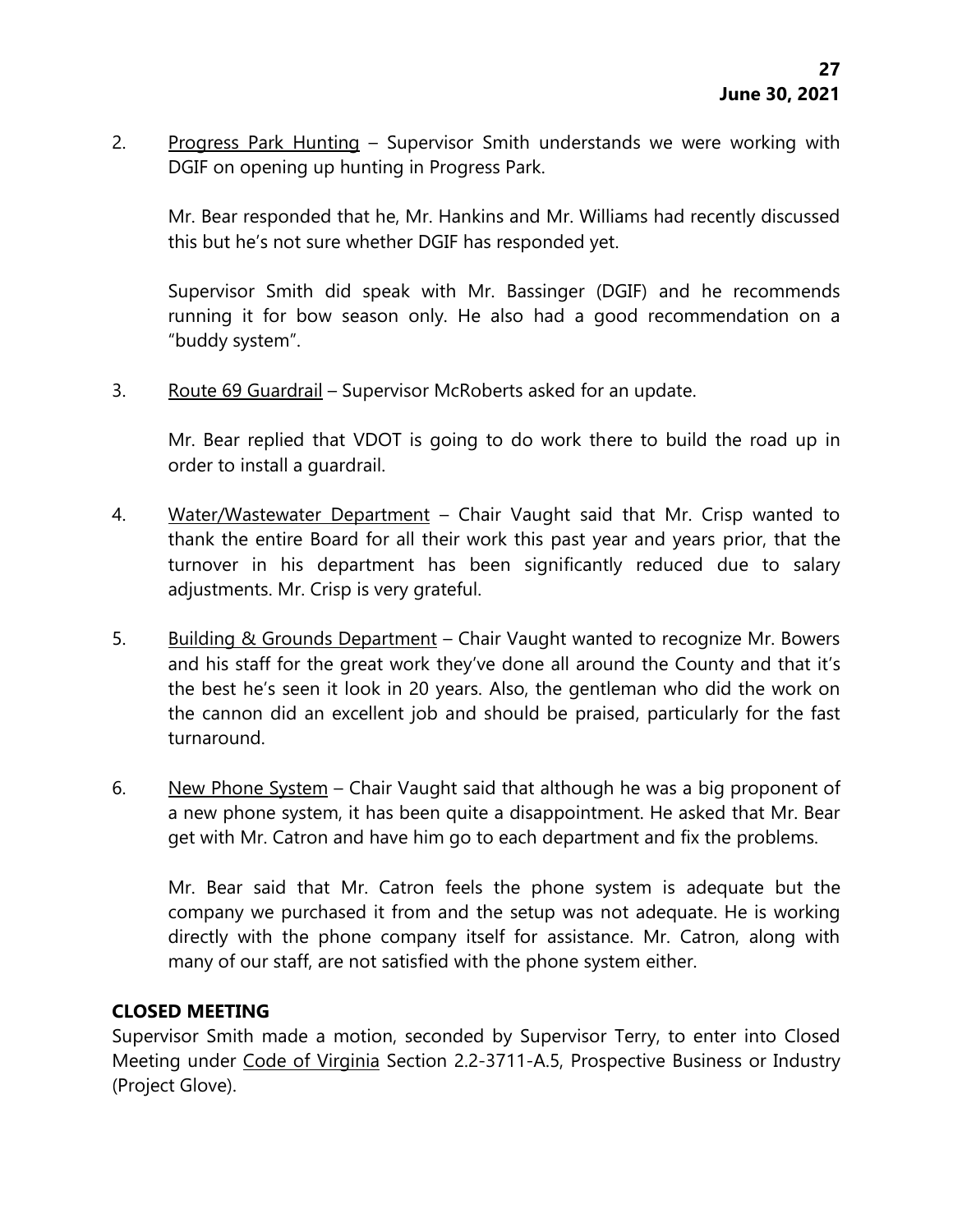The roll call vote on the motion was as follows:

AYES: Brian W. Vaught Coy L. McRoberts Rolland R. Cook B. G. "Gene" Horney, Jr. Ryan M. Lawson Stacy A. Terry James D. "Jamie" Smith

NAYS: None

Supervisor Horney made a motion, seconded by Supervisor Smith, to return to open meeting.

The roll call vote on the motion was as follows:

| AYES: | Brian W. Vaught        | Coy L. McRoberts         |
|-------|------------------------|--------------------------|
|       | Rolland R. Cook        | B. G. "Gene" Horney, Jr. |
|       | Ryan M. Lawson         | Stacy A. Terry           |
|       | James D. "Jamie" Smith |                          |

NAYS: None

Upon returning to open meeting, Supervisor McRoberts made a motion, seconded by Supervisor Horney, to adopt the following Resolution certifying the business conducted in closed meeting as follows:

# **RESOLUTION CERTIFICATION OF CLOSED MEETING**

**WHEREAS,** the Wythe County Board of Supervisors has convened a closed meeting on this date pursuant to an affirmative recorded vote and in accordance with the provisions of the Virginia Freedom of Information Act; and,

**WHEREAS,** Section 2.2-3712 of the Code of Virginia requires a certification by the Wythe County Board of Supervisors that such meeting was conducted in conformity with Virginia law; and,

**NOW, THEREFORE, BE IT RESOLVED** that the Wythe County Board of Supervisors hereby certifies that, to the best of each member's knowledge,